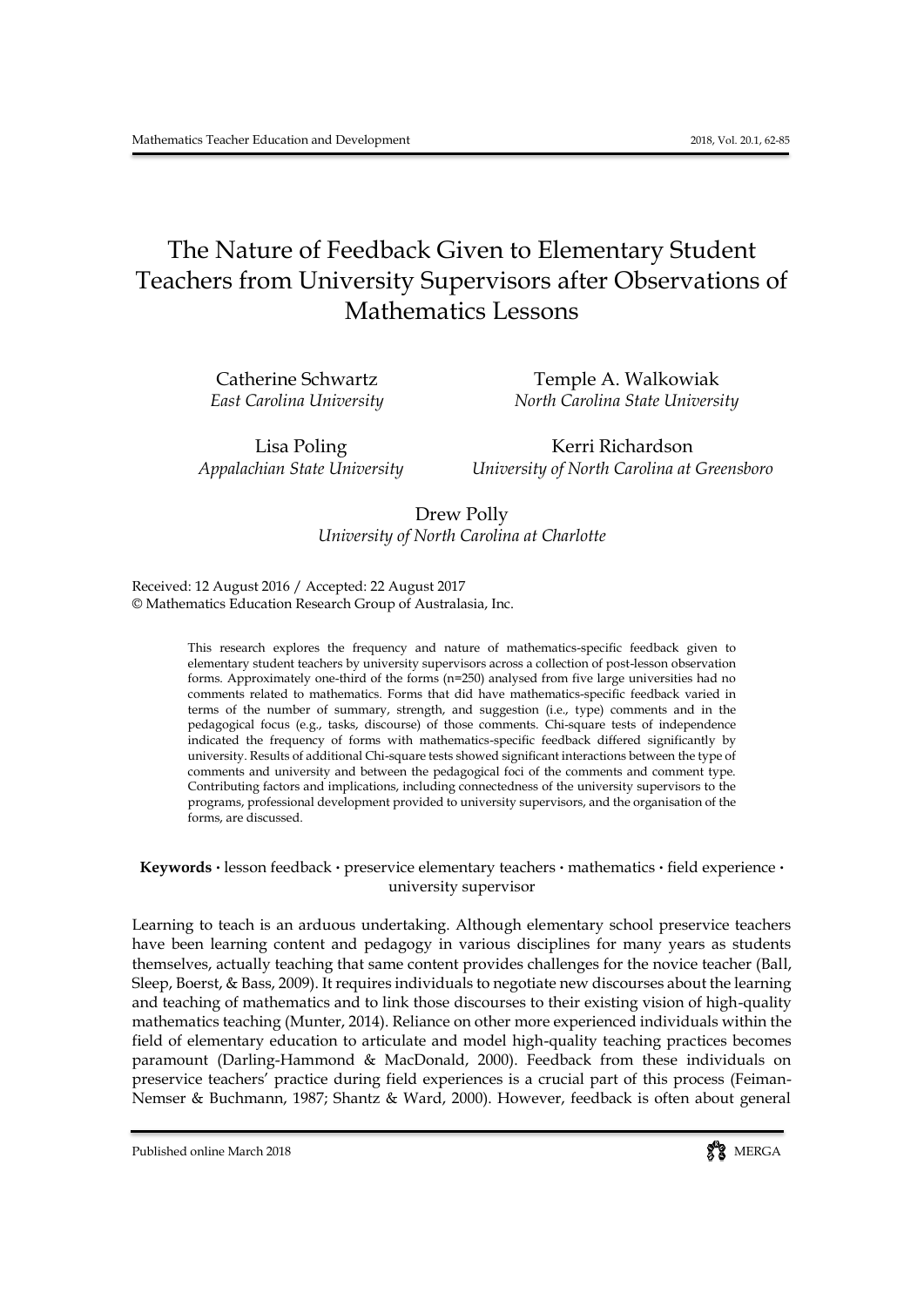classroom practices such as management and organisation (Moore, 2003). The purpose of this study is to examine the nature of feedback given to elementary preservice teachers by university supervisors after enacted mathematics lessons.

#### Problem Statement

Preservice teachers (PSTs) refine their visions of high-quality mathematics instruction as they gain knowledge and experiences in the multiple contexts in which they find themselves across their teacher preparation programs. We work during methods courses at our universities to promote a research-based vision for high-quality mathematics instruction (Munter, 2014) which includes students' engagement in: cognitively demanding tasks focused on conceptual understanding (Stein, Smith, Henningsen, & Silver, 2009); the use of multiple representations for mathematical concepts (Lesh, Cramer, Doerr, Post, & Zawojewski, 2003); and mathematical discourse including explanation and justification (Hufferd-Ackles, Fuson, & Sherin, 2004). To this end, we work with elementary preservice teachers to increase their mathematical knowledge for teaching (Ball, Thames, & Phelps, 2008), hoping they leave our methods courses with deeper content knowledge and an expanded vision of effective mathematics instruction. However, as PSTs move to their next learning context, student teaching, they interact with other teacher educators who may have different levels of mathematical knowledge for teaching and different visions of mathematics instruction. This results in PSTs trying to make sense of the various discourses about mathematics teaching as they try to enact what they have learned.

Recently, methods courses that are embedded in K-5 classrooms or that include practice of pedagogies through enactment-investigation cycles (Kazemi et al., 2016; Lampert et al., 2013) have mitigated competing discourses because methods instructors are directly engaged in providing feedback to PSTs. Yet, the student teaching experiences at our universities (their fulltime, culminating clinical experience in an elementary classroom), arguably the most influential part of teacher education (Levine, 2006), are largely supervised by generalists. Specific feedback given by content experts is more effective (Evans, Jones, & Dawson, 2015), but do university supervisors in elementary programs who are generalists or who have content expertise in only one domain give mathematics-specific feedback?

Our interest in this topic started with anecdotal episodes of PSTs telling us they were unable to try what they had learned in our program. Some university supervisors were giving feedback on mathematics lessons contrary to the visions of effective mathematics instruction they developed during methods courses. As researchers, we wanted to move past anecdotal evidence to understand how much of the feedback given to elementary student teachers during mathematics lessons was content-specific and descriptively, what the feedback addressed. Since we wondered about the scope of the issue, we chose to begin with a broad survey of written feedback on observation forms. Considering only the written feedback on observation forms afforded us the opportunity to look at the breadth of feedback given on a large scale and has provided direction for future research.

We report the results of our study's findings in terms of the frequency and nature of mathematics-specific feedback on written observation forms associated with elementary student teaching lessons from five universities. We then suggest possible factors in the different universities' programs and forms that might explain differences, and we present areas for further research.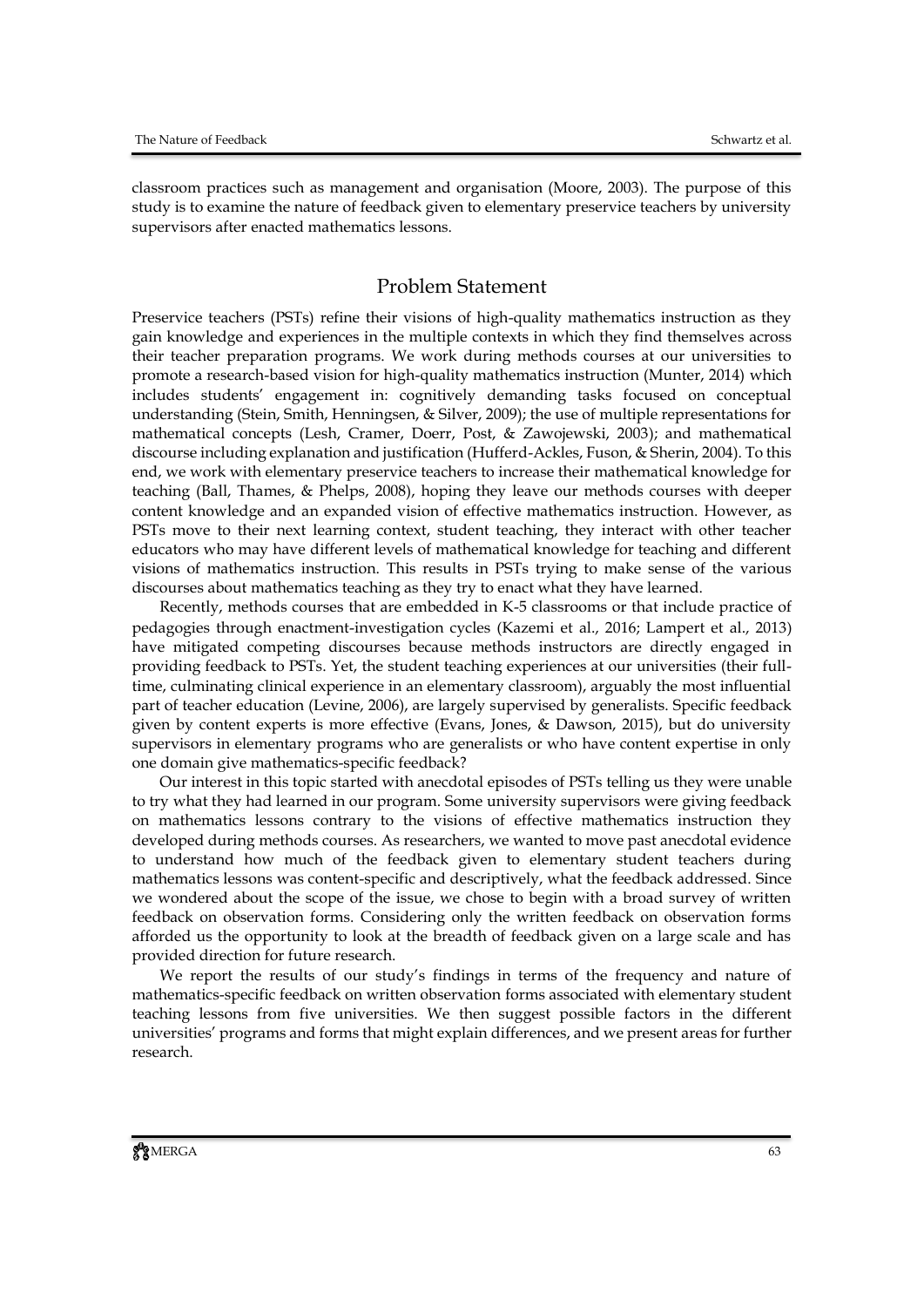### Theoretical Perspectives

Our study draws on two theoretical perspectives: educative mentoring and standards-based mathematics teaching practices. Educative mentoring rests upon Dewey's (1938) notion of educative experiences, those experiences that promote future growth and lead to more substantial learning. Feiman-Nemser (2001) states that educative mentoring is dependent upon "an explicit vision of good teaching and an understanding of teacher learning" (p.18). In the case of preservice teachers (PSTs), teacher preparation programs want to have a shared vision about what constitutes high-quality mathematics instruction with their PSTs' mentors in field placements (i.e., cooperating teachers, university supervisors). When there is a shared vision, it is much more likely that the feedback provided to student teachers is educative and centred on content-related understandings of effective teaching and learning during mathematics (Burbank, Bates, and Gupta, 2016).

Feedback during the preparation program is a significant component of PSTs' development; their learning is optimised "when they receive systematic instruction, have multiple opportunities to practice, and receive feedback that is immediate, positive, corrective, and specific" (Scheeler, Ruhl, & McAfee, 2004; p. 405). That is, practicing the act of teaching and receiving educative feedback is important for PSTs to leave their program with the knowledge and skills necessary to be effective teachers. One type of feedback is the written feedback on postlesson observation forms received by PSTs when they are student teaching. As mathematics teacher educators preparing elementary-school teachers, we were interested in understanding the nature of post-mathematics-lesson written feedback, that is, whether it is specific to the discipline of mathematics.

In addition to the nature of the feedback, it is also important to understand the focus of the feedback that student teachers receive on their mathematics lessons. Mathematics teacher educators tend to have a shared vision of effective mathematics instruction and agree on components of standards-based mathematics teaching practices (Walkowiak, Berry, Rimm-Kaufman, Meyer, & Ottmar, 2014; Australian Association of Mathematics Teachers, 2006; Eurydice, 2011; National Council of Teachers of Mathematics [NCTM], 1989, 2000), the second component of our theoretical framework. In the United States, NCTM (1989, 2000) outlined a vision for K-12 mathematics teaching and learning that includes processes such as problem solving, communication, and connections. This vision has been further articulated in recent documents such as NCTM's *Principles to Actions* (2014) and the Common Core State Standards for Mathematics (CCSS-M) (National Governors Association Center for Best Practices & Council of Chief State School Officers [NGA CBP & CCSSO], 2010). These documents place instructional emphases on opportunities for K-12 students to engage in processes like modelling with mathematics, using and connecting representations, constructing viable arguments, and critiquing the reasoning of others.

### Relevant Literature

### *The Student Teaching Experience*

Models for preparing preservice elementary teachers typically include a series of content-specific methods courses taken within a university setting followed by or in conjunction with some type of external school-embedded field experience. Based on early studies, Hammerness et al. (2005) stated that: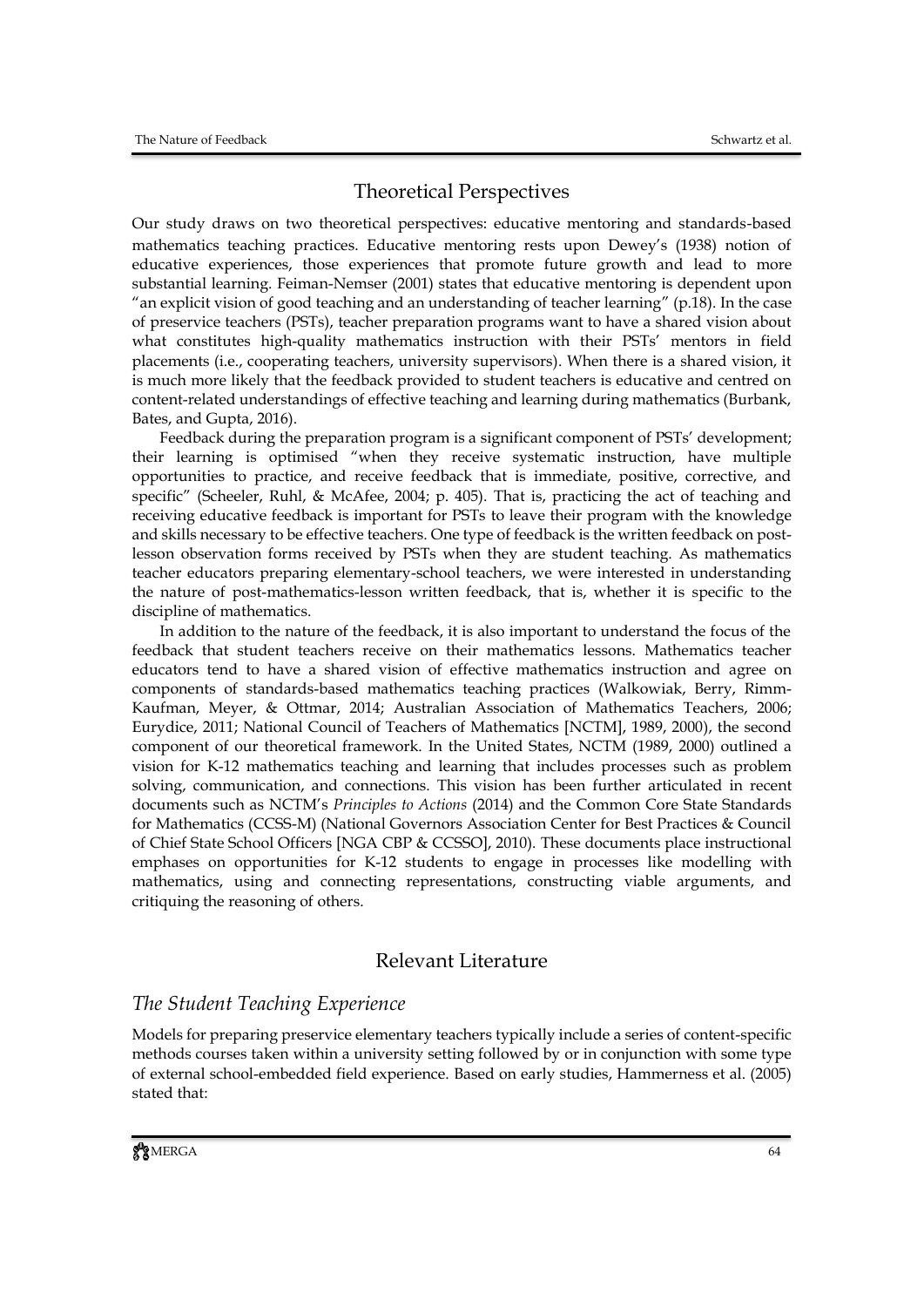During both the preservice period and initial years in the field, new teachers need support in interpreting their experiences and expanding their repertoire, so that they can continue to learn how to become effective rather than infer the wrong lessons from their early attempts at teaching. (p. 375)

Typically, the culmination of pedagogy and content come to fruition at the conclusion of a preservice teacher's formal education in their capstone experience of student teaching (Davenport & Smetana, 2004; Scheeler, McAfee, Ruhl, & Lee, 2006). Frequently, student teaching is a full-time field experience for the preservice teacher during which he or she works in a cooperating teacher's classroom for an extended duration (12 to 15 weeks) with additional support from a university supervisor.

Preservice teachers often state that the student teaching experience is one of the most influential experiences in learning how to teach (Richardson-Koehler, 1988; Wilson, Floden, & Ferrini-Mundy, 2002). However, Borko and Putnam (1996) found that to create instances of substantial change in content and pedagogy during student teaching, a preservice teacher must first employ instructional strategies as presented in their methods classes and then receive constructive feedback on each lesson that is taught. Reflecting on instructional practices provides opportunity for individual growth and helps preservice teachers to distinguish what is and is not valued in the classroom (Pena & Almaguer, 2007). Yet, in elementary programs, university supervisors may not have discipline-specific expertise in the subject matter of the lessons they are observing, and thus may be unable to make connections to what is presented in methods courses or may even make suggestions that are counter to teaching practices espoused in methods courses.

The student teaching experience is a collaboration of three individuals; the preservice teacher, the cooperating teacher, and the university supervisor work as a team to achieve the most effective, meaningful experience. As part of the triad, the cooperating teacher holds the responsibility of day-to-day guidance of the preservice teacher during the imperceptible changes that occur during the student teaching experience. Borko and Mayfield (1995) show that preservice teachers reported that cooperating teachers influenced their teaching more than the university supervisor. Unfortunately, preservice teachers often fail to improve instructional decisions due to the fact that "well-meaning praises from cooperating teachers, coupled with a focus on management, fixed the attention of student teachers in the wrong direction" (Feiman-Nemser & Buchmann, 1985, p. 255). Additionally, preservice teachers may be placed in classrooms where factors such as inadequate preparation for the role and unclear delineation of responsibilities limit the cooperating teacher's ability to promote high-quality teaching practices (Lawley, Moore, & Smajic, 2014; Clarke, Triggs, & Nielsen, 2014). In these cases, the university supervisor can play a pivotal role by promoting a deliberate focus on pedagogy *and* the disciplinary content.

### *The Role of the University Supervisor*

Studies reveal that university supervisors maintain an important role in the clinical experiences of student teachers; university supervisors help to promote positive interactions between the student teacher and the cooperating teacher (Griffin et al., 1983; Shantz & Ward, 2000), and university supervisors enhance the student teaching experience, even though their role, at times, may appear undefined or changing (Burns, Jacobs, & Yendol-Hoppey, 2016). Researchers have indicated there is a dearth of literature on the role and work of university supervisors (Steadman & Brown, 2011) pointing out the lack of attention to student teaching supervision in the third edition of the *Handbook of Research on Teacher Education* (Cochran-Smith, Feiman-Nemser, McIntyre, & Demers, 2008).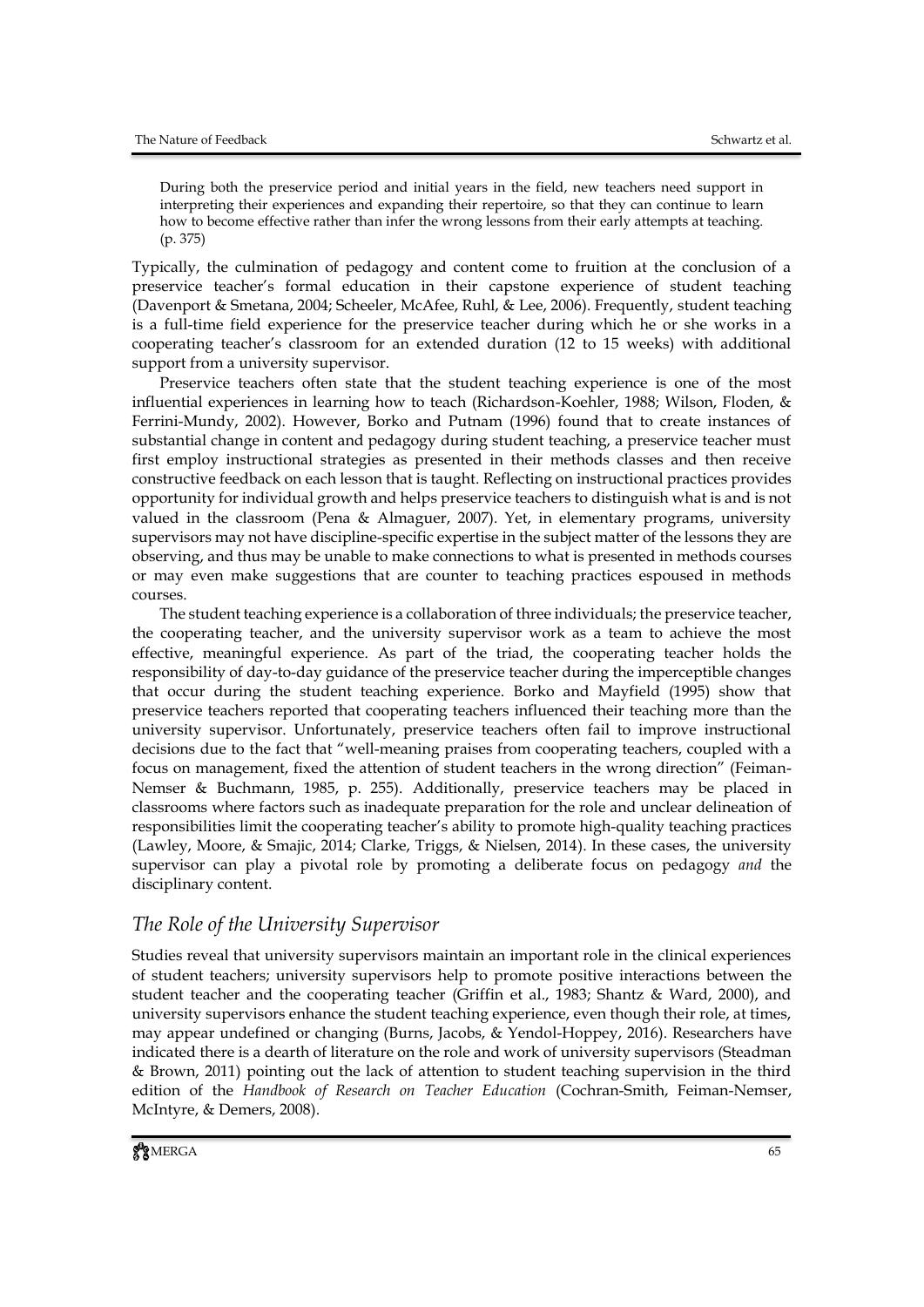To wholly understand the influence of the student teaching experience, it is necessary to identify and acknowledge the nature of observational feedback received from university supervisors that addresses content and content-specific pedagogical knowledge (Chalies, Ria, Bertone, Trohel, & Durand, 2004). Ideally, feedback from university supervisors would include both discipline-specific and general feedback, and the feedback would reinforce the pedagogical strategies taught in methods courses. Koster, Brekelmans, Korthagen, & Wubbels (2005) identified content competence as a very important indicator of a quality teacher educator. However, many elementary student teaching supervisors are generalists or are specialists in other disciplines, and therefore lack the expertise in mathematics teaching needed to give rich feedback. Anecdotally, our sense is that in many instances (but not all), university supervisors are either not giving mathematics-specific feedback, or if they do, are not actively promoting standardsbased mathematics teaching practices (ACARA, 2012; NCTM, 2007, 2014). In fact, our experience is that sometimes feedback given is in direct opposition to what is learned in methods courses. This study attempts to explore our hunches more formally by examining the nature of feedback given to elementary preservice teachers after observed mathematics lessons during the student teaching experience.

#### *Feedback from University Supervisors*

When looking at the types of feedback that preservice teachers receive from university supervisors regarding enacted teaching practices, comments presented to the preservice teacher frame the educative experiences of the novice teacher. Giving educative feedback becomes the foundation for change and the scaffolding that preservice teachers require as they progress from captive learner to facilitator of knowledge. Fletcher (2000) posits that the role of the mentor, defined as the university supervisor for the purpose of this study, is to acknowledge the nuances of the teaching observation and clearly articulate strengths and weaknesses of the teaching performance. Accordingly, observational feedback should require self-reflection of personal teaching skills. Knowing that student teaching is one of the most influential pieces of a preservice elementary teacher's experience, it is essential that the nature of feedback received from university supervisors be productive in promoting positive change in teaching practice.

Research has shown that, in an attempt to avoid conflict, university supervisors moderate the power of their comments and choose to adhere to more general types of comments or questions that lack the educative prompting that is essential for personal growth (Chalies, et al., 2004; McNally, Cope, & Inglis, 1997). Oftentimes, their comments depict a sense of leniency toward the preservice teacher in an effort to support the PST emotionally in the stressful situation of student teaching (Burns, Jacobs, & Yendel-Hoppey, 2016). Borko and Mayfield (1995) posit that university supervisors "place a high priority on being positive in their interactions with student teachers, in order to build their confidence" (p. 516). In contrast, when conducting research with preservice teachers in Finland, Jyrhama (2001) noted that when university supervisors posed 'why' types of questions, preservice teachers were forced to reflect upon what produced effective teaching practices, helping to move them forward. When constructive critiques on teaching pedagogy as well as content fail to be implemented, the role held by the university supervisor becomes more of a formality than the necessary role of educative mentor.

Van Houten (1980) organised feedback into three domains: the nature of feedback; the temporal dimensions (i.e., timing, frequency); and who delivers the feedback. In our case, university supervisors are the individuals who gave handwritten feedback to preservice teachers on university observation forms. While certainly an important domain, we did not consider temporal dimensions of feedback in this study because our analyses were limited to archived records of written observation forms. We were specifically interested in the nature of this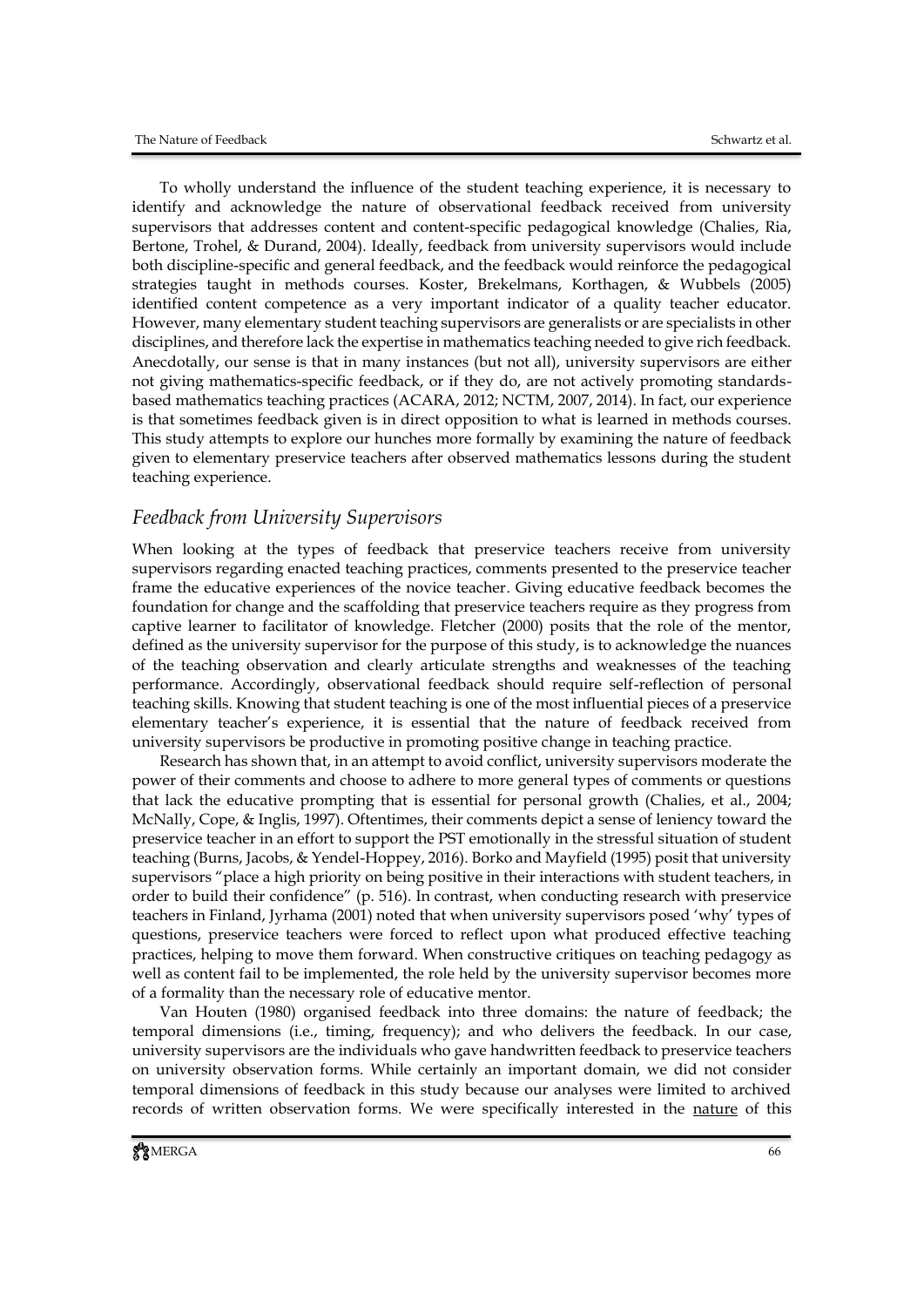handwritten feedback, which can be organised into five nonexclusive dimensions: corrective, noncorrective, general, positive, and specific (Van Houten, 1980; Scheeler, Ruhl, & McAfee, 2004).

First, corrective feedback is defined as feedback that points out the "error" and provides specific ways to correct it. In the context of classroom teaching, the "error" is defined broadly. It could be an existing behaviour to eliminate or to improve upon, or it could be a needed behaviour that is currently missing in the implementation of instruction. In contrast to corrective feedback, the second type, noncorrective feedback, corresponds to pointing out an "error" without offering strategies or ideas for correcting it. Third, general feedback is vague or not specific. In feedback on classroom teaching, general feedback tends to be in the form of summary comments about the lesson. Fourth, positive feedback can be defined as praise or compliments to identify strengths in instruction. Finally, specific feedback provides precise and clearly defined information about observed teaching behaviours. It is important to note the non-exclusive feature of the dimensions, when considering the level of specificity of any type of feedback. For example, a suggestion for correcting a behaviour (i.e., corrective feedback) can be clearly identified and precise (i.e., specific feedback).

*Mathematics-specific feedback.* When looking more specifically at mathematics content and mathematics pedagogy, the depth and breadth of university supervisors' comments remain limited. In a study conducted by Borko and Mayfield (1995), results show that mathematical content remained trivial during exchanges between preservice teachers and university supervisors. Mathematics and mathematics-specific pedagogy were seldom addressed. The researchers conjectured that this is "probably related to the lack of attention to content and content-specific pedagogy on the Student Teacher Observation Form" and the university supervisors' lack of knowledge in mathematics content and mathematics-specific pedagogy (Borko & Mayfield, 1995).

Mathematics-specific feedback may be focused on one of several domains of mathematics instruction (Walkowiak et. al., 2014) that have been deemed important in standards (e.g., Common-Core State Standards for Mathematics [CCSS-M]) and recommendation documents (Australian Association of Mathematics Teachers, 2006; ACARA, 2012; NCTM, 2000, 2014; NGA Center for Best Practices & Council of Chief State School Officers, 2010). First, a university supervisor may offer feedback on how a student teacher facilitates mathematical *discourse*, perhaps through the types of questions posed, the opportunities for children to talk with peers about mathematical ideas, and the degree to which explanation and justification of strategies is required (Hufferd-Ackles, Fuson, & Sherin, 2004). Second, feedback can be provided on the *tasks* the student teacher plans and implements with the elementary students. Tasks are central to the lesson's goals and require varying levels of cognitive demand (Stein, Smith, Henningsen, & Silver, 2009). Third, the university supervisor can give feedback on the mathematical *representations* utilised in the lesson since experiences with multiple representations can help build conceptual understanding (Lesh, Cramer, Doerr, Post, & Zawojewski, 2003). Fourth, feedback may be provided on how the student teacher uses *assessment* to inform instruction, even in-the-moment decisions based upon students' responses to the mathematics (Popham, 2008). Finally, the university supervisor may provide feedback on the mathematical *coherence*; specifically, the supervisor may comment on whether the lesson components are organised, flow logically, and are mathematically connected (Hiebert et. al., 2005). In the context of this study, we were interested in knowing not only whether a written comment from the university supervisor was a summary, suggestion, or strength, but we also investigated the pedagogical focus of each comment within these mathematics instructional domains.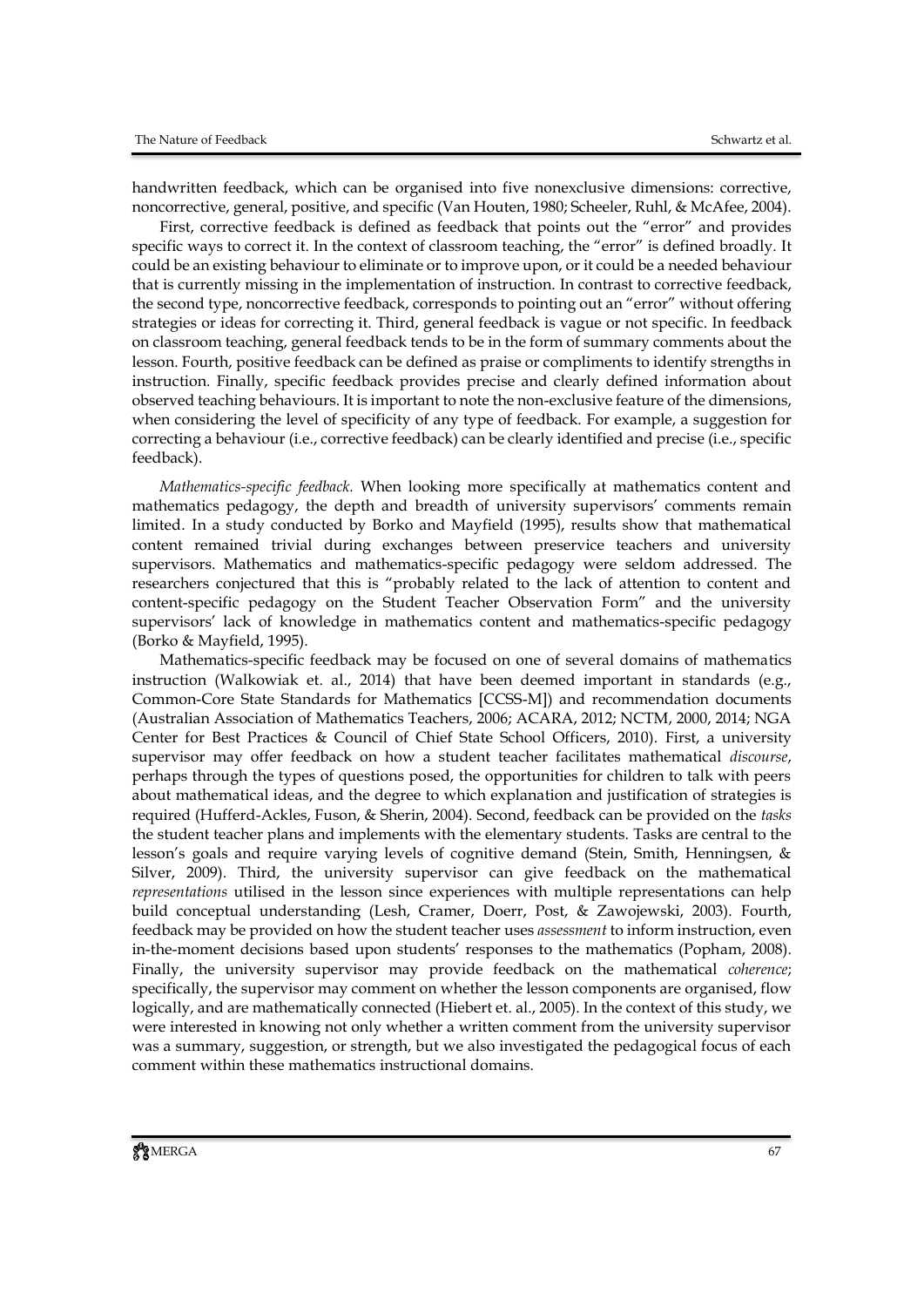## Research Questions

Focusing our attention on the development of mathematics content and content-specific pedagogy in student teachers, we collected and coded data from student teaching observation forms (n=250) from five university teacher preparation programs to address the following research questions:

- 1. What is the frequency of mathematics-specific feedback across a collection of observation forms completed by university supervisors for elementary preservice teachers' mathematics lessons?
	- a. How do the number of forms with mathematics-specific feedback vary by university?
- 2. What is the nature of the mathematics-specific feedback given on observation forms?
	- a. How do the types of comments (i.e., summary, strength, suggestion) vary by university?
	- b. How do the pedagogical foci (i.e., discourse, tasks, representations, assessment, coherence) vary by the types of comments?

## Methods

## *Context*

The data in this study is from five large universities within a state university system in the U.S. Universities were selected because they responded to an invitation to participate given at a statewide meeting of mathematics education faculty. While all five universities are large, the number of students in their education programs varies in size with the number of graduates ranging from 60 to 260 per year. In addition to differences in program size, universities differed in who the supervisors are and the professional development they receive. These differences are summarised in Table 1.

## *Design and Sampling*

This study utilised a content analysis design (Krippendorff, 2012) and included feedback forms given to elementary student teachers from university supervisors who observed the student teachers' mathematics lessons. Fifty observation forms from a five-year period were randomly selected from each of five large state universities. This set of 250 forms became our sampling unit (Krippendorff, 2012); the coding of the forms took place in multiple iterations and is described in the analysis section below.

## *Procedure*

After identifying information was removed, the forms from all universities were compiled and sent to researchers for independent coding. Researchers subsequently met weekly to share coding, discuss discrepancies, and revise codes accordingly. The first level of coding addressed the first research question about whether or not the forms had mathematics-specific feedback. The forms which were deemed to have mathematics-specific feedback were then re-coded iteratively for the nature of the feedback to address research question two.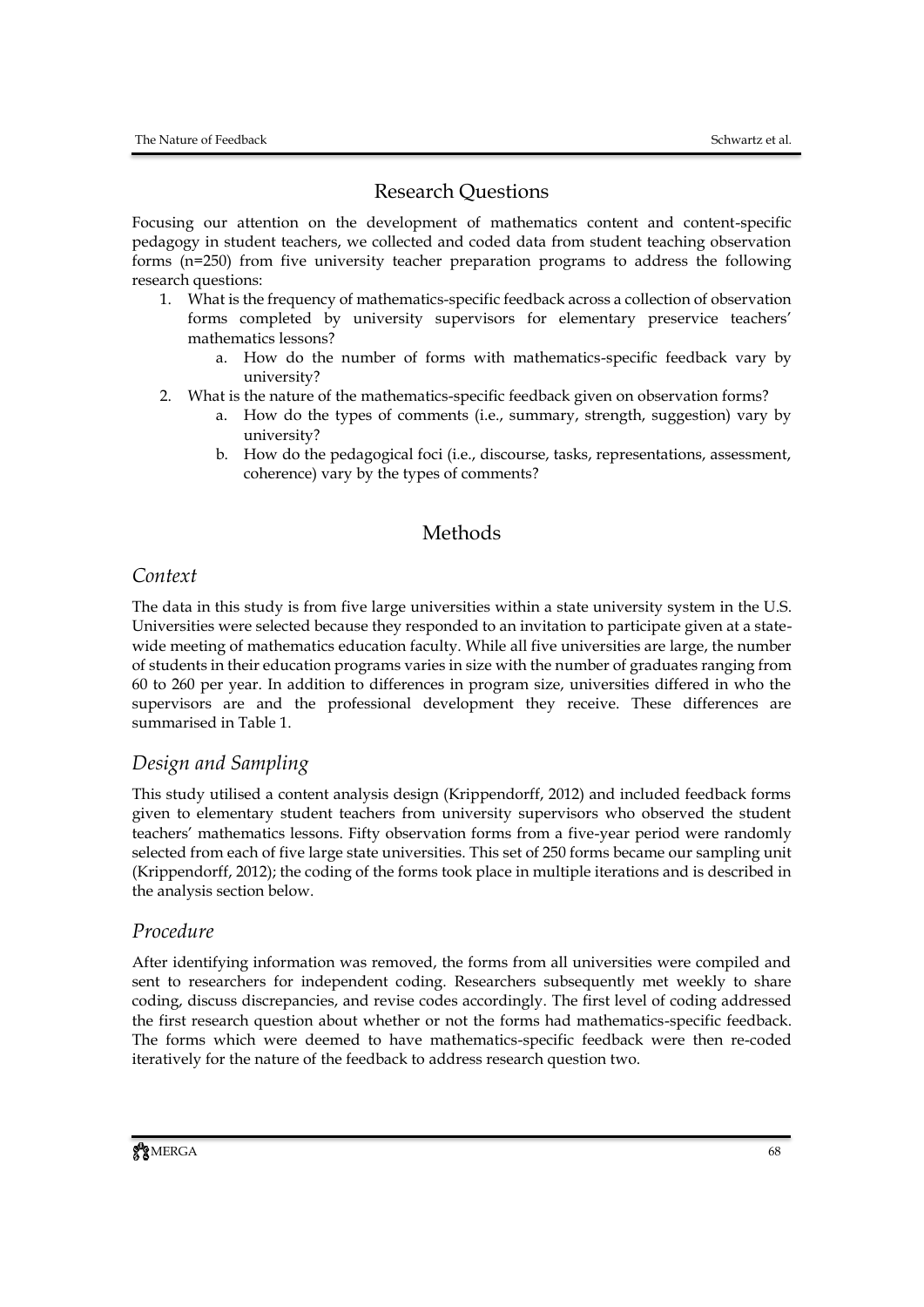## Table 1 *Profiles of Universities*

| University | Average # of<br>Elementary<br>Education<br>Graduates<br>per Year | Approximate<br>$#$ of<br>Supervisors<br>per Year | Roles of Supervisors                                                                                                                                                                                 | Professional Development/<br>Collaboration                                                                                                                                                                        |
|------------|------------------------------------------------------------------|--------------------------------------------------|------------------------------------------------------------------------------------------------------------------------------------------------------------------------------------------------------|-------------------------------------------------------------------------------------------------------------------------------------------------------------------------------------------------------------------|
| 1          | 87                                                               | 27                                               | One Tenured faculty;<br>Remaining Adjuncts<br>(former administrators and<br>teachers)                                                                                                                | Two meetings per year at<br>mid-term and end of the<br>semester to help with grading<br>assignments                                                                                                               |
| 2          | 260                                                              | 38                                               | Tenured or Tenure-track<br>faculty, Fixed-Term faculty,<br>and Adjuncts (former<br>administrators and<br>teachers)                                                                                   | Half-day orientation session<br>to become familiar with the<br>expectations for supervising<br>interns (roles and<br>responsibilities; paperwork<br>and deadlines; and working<br>with a marginal intern).        |
| 3          | 60                                                               | 5                                                | Full-time supervisors<br>and/or Part-time instructors<br>in program                                                                                                                                  | Three 2-hour meetings per<br>semester with other<br>supervisors (and as needed);<br>Co-observe lessons with<br>program faculty; Teach<br>courses in program; Regularly<br>attend program meetings<br>with faculty |
| 4          | 130                                                              | 23                                               | Retired elementary school<br>teachers, clinical faculty,<br>doctoral students                                                                                                                        | Shadowing of experienced<br>supervisors, professional<br>development in monthly<br>elementary education<br>meetings conducted by<br>regular faculty                                                               |
| 5          | 180                                                              | 15                                               | 75% supervised by full-time<br>supervisors (former<br>teachers), considered fixed-<br>term clinical faculty<br>15% former administrators<br>10% clinical or tenure-track<br>faculty in elementary ed | One 2-hour orientation each<br>semester<br>Three 1-hour meetings during<br>semester                                                                                                                               |

# *Analysis*

*Question 1.* The collected observation forms were first coded using the form as the unit of analysis (Krippendorff, 2012). They were divided into two groups: forms that had mathematicsspecific feedback and those that did not. We operationally defined mathematics-specific feedback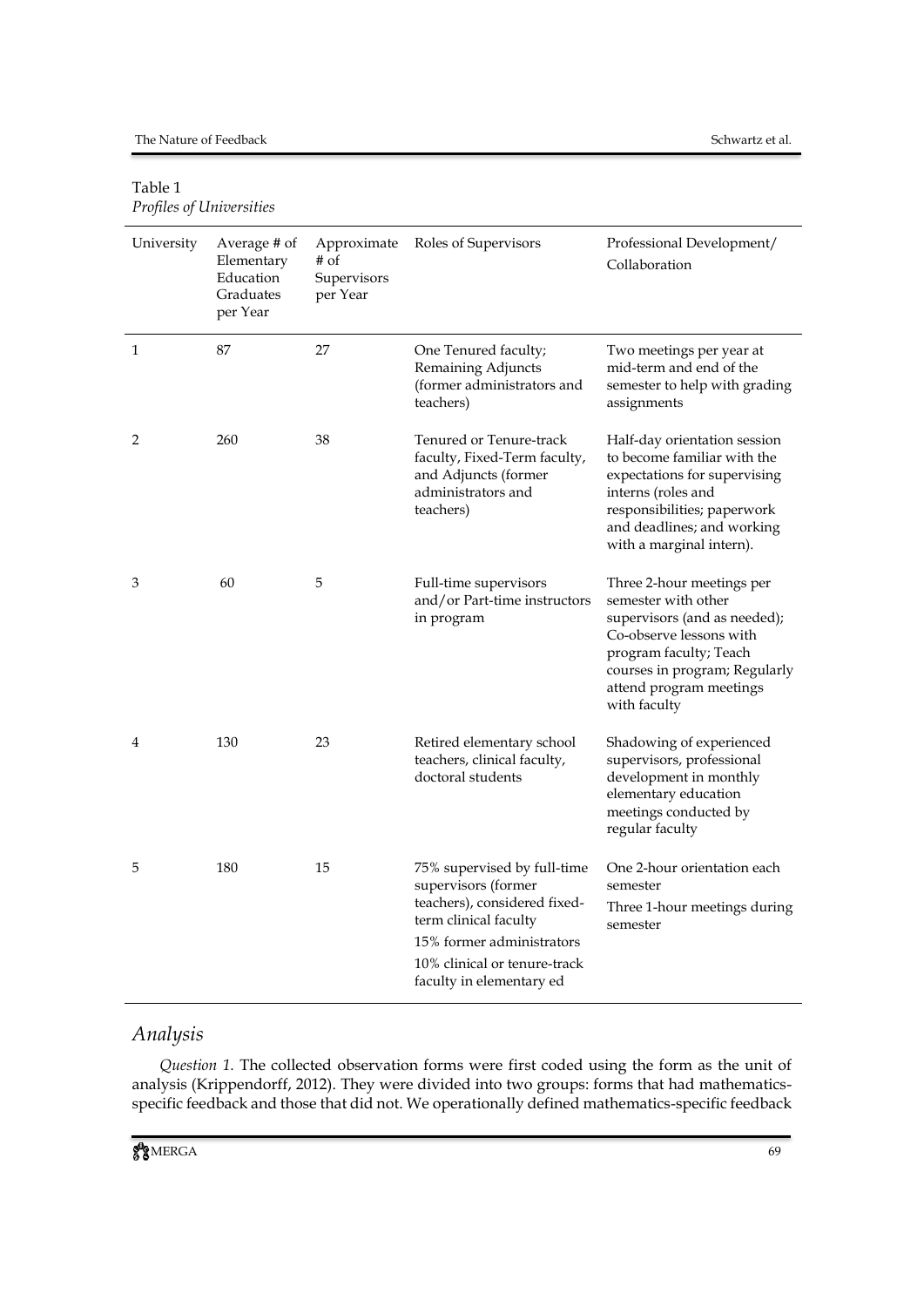as those comments on the forms that could not apply to other subject disciplines. For example, the following comments apply to the teaching of mathematics, but they also apply to teaching other subjects. They were therefore coded as non-mathematics-specific feedback.

Cited many relevant examples and gave all students the opportunity to participate in provided activities. (University 2, Form 26)

Use appropriate vocab. and use the same vocab. throughout the lesson. (University 5, Form 1)

Conversely, the following comments relate specifically to the doing and teaching of mathematics and were thus coded as mathematics-specific feedback.

You are trying to incorporate more math talk into your lessons by asking the students to articulate their work and solutions repeatedly. (University 3, Form 11)

After the sorting was completed, a chi-square test of independence was run to see if there was interaction between the number of mathematics-specific forms and the different universities. Adjusted standardised residuals were found to indicate sources of interaction within the data.

*Question 2.* Forms that did contain mathematics-specific feedback ( $n = 170$ ) were subsequently coded to determine the nature of the feedback given. The unit of analysis used was individual comments rather than forms. A comment was defined as a statement or group of statements about a distinct topic or event.

Figure 1 shows how we used Van Houten's (1980) organisation of feedback to inform our coding. First, we determined if each comment was *specific* to the discipline of mathematics. Then, we classified each mathematics-specific comment as a summary (i.e., *noncorrective, general*), suggestion (i.e., *corrective*), or strength (i.e., *positive*). Lastly, we examined the *specific* pedagogical focus of the comment (e.g., tasks, discourse, representations).

In labelling each mathematics-specific comment as a summary, suggestion, or strength, we followed a protocol. If the comment simply stated what was happening in the classroom without additional indication of judgment, it was categorised as a summary comment. If the comment indicated a positive view, it was listed as a strength (for example, "Good job..." or "I like how you..."). Comments in which the observer indicated something that should be changed or offered an idea were categorised as suggestions.

One issue raised in research group discussions was how to handle comments that felt like a summary, that is, simply a recording of what happened, but were located on the form under the heading of "Strengths." This happened at Universities 3, 4, and 5, but most notably at University 4. In this instance, the group decided to categorise all comments under such headings as strengths. While this possibly inflated the number of comments recorded as strengths, we felt that this decision decreased our level of assumption in trying to determine whether or not a comment was simply a summary or was recognising a positive component of the lesson.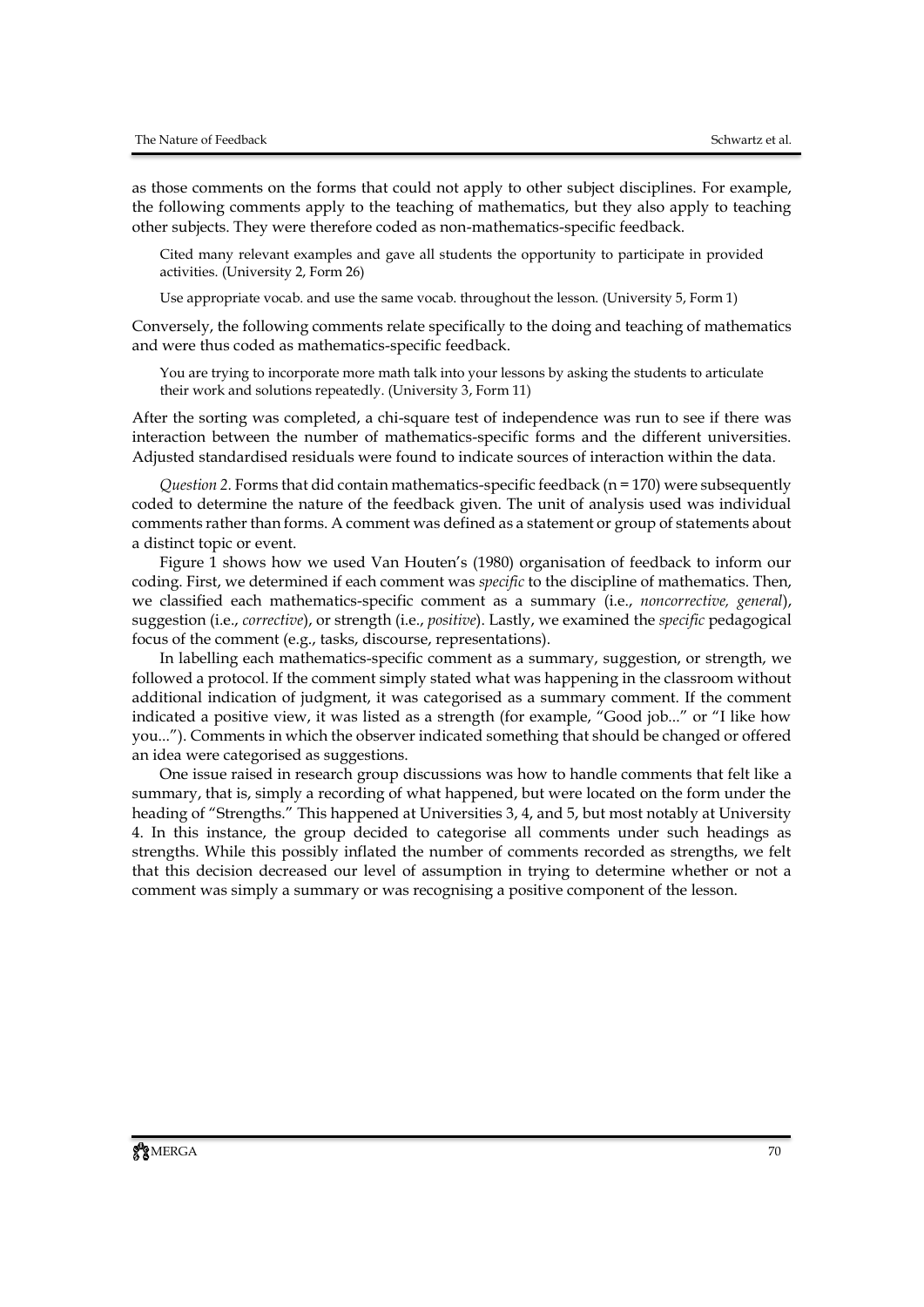

*Figure 1.* Coding framework informed by Van Houten (1980).

After comments were categorised as summary, strength, or suggestion, open coding (Miles & Huberman, 1994) was used to determine the pedagogical focus of each comment. Codes were continually revised throughout the process (See Appendix 1 for final coding taxonomy). All forms were re-coded with the final taxonomy by at least two team members to ensure reliability. When the two team members disagreed, the comment was brought back before the entire group to discuss until consensus was reached. Descriptive statistics were examined to summarise the type and pedagogical foci of the comments. Additionally, chi-square tests of independence and post hoc analyses were conducted to see if interactions existed by university and comment type and by pedagogical code and comment type.

## Results

Findings from this study address: 1) the frequency of mathematics-specific feedback across a collection of observation forms by university, and 2) the nature of the mathematics-specific feedback given on the observation forms in terms of the types of comments (i.e., summary, strength, suggestion) and the pedagogical foci of the comments (e.g., tasks, discourse).

## *Frequency of Mathematics-Specific Feedback*

Overall, approximately 68% of observation forms (n= 170) from elementary student teaching lessons had mathematics-specific feedback (see Table 2). A chi-square test of independence indicated that the frequency of forms with mathematics-specific feedback differed significantly by university,  $\chi^2$  (4,  $N = 250$ ) = 17.83, p < .001. In post-hoc analyses, adjusted standardised residuals with an absolute value greater than 2 were identified to better understand the source of the significant results (Sharpe, 2015). In this case, University 3 had significantly more forms with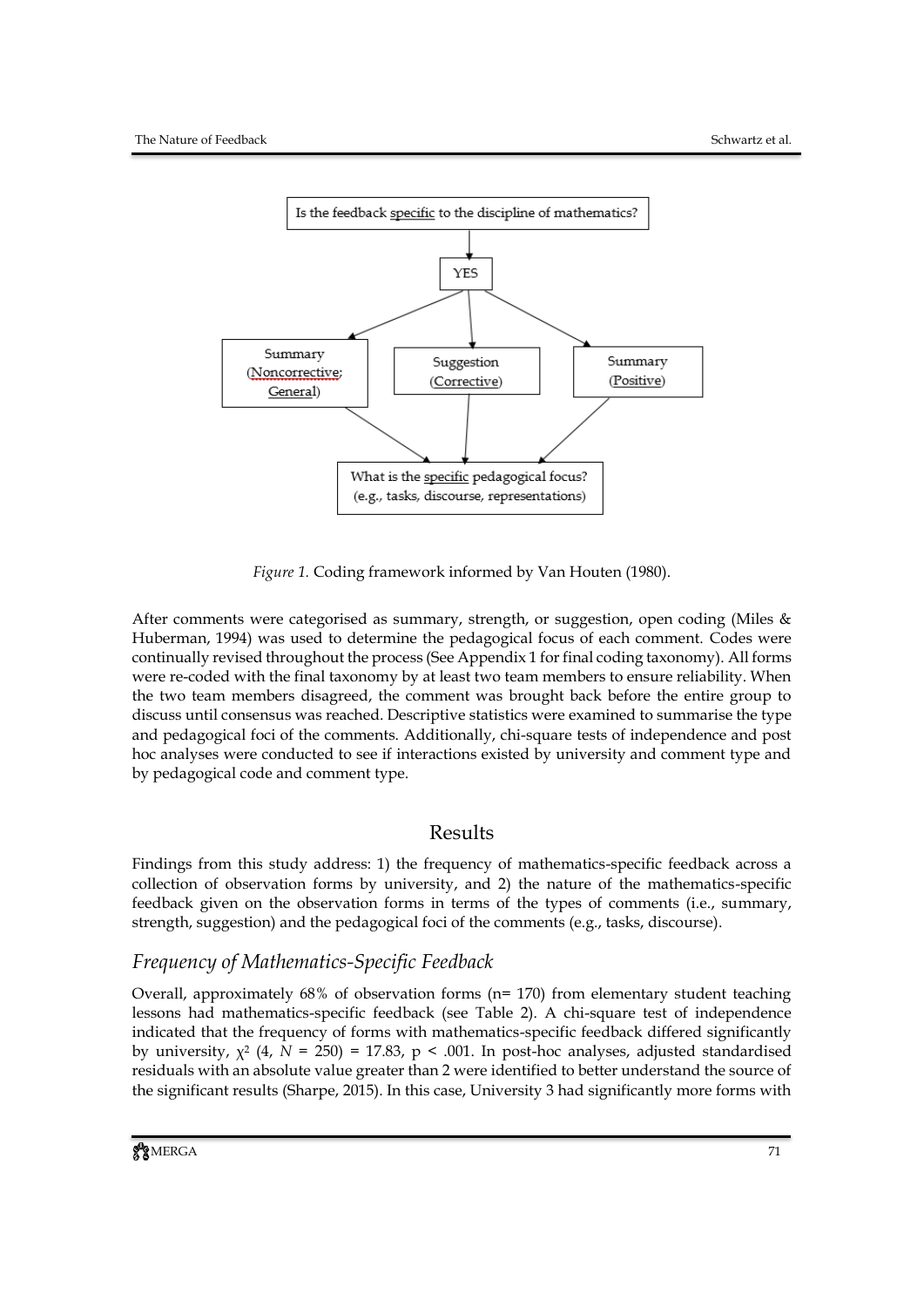Table 2

mathematics-specific feedback than the other universities with an adjusted standardised residual of 4.1.

The number of mathematics-specific comments on the forms varied as well (see Figure 2). There were 477 total comments specific to mathematics across all forms. While 27% of the mathematics-specific forms came from University 3, they accounted for 44% of the total number of mathematics-specific comments.

### *Nature of Mathematics-Specific Feedback*

Comments complimenting the student teacher or noting a strength accounted for 51% of the 477 total comments, while summary comments and suggestions accounted for 26% and 23%, respectively. Again, these numbers differed by university. Chi-square tests of independence showed a significant relationship existed between the universities and the type of comment,  $\chi^2$  $(8, N = 477) = 89.51$ ,  $p < .001$ . Specifically, adjusted residuals indicate significantly higher numbers of summary comments and lower numbers of strength comments than expected at Universities 1 and 2 (See Table 3). Conversely, Universities 4 and 5 have fewer summary comments and more strength comments (University 4) and suggestion comments (University 5) than expected.

| University     | Non-Mathematics Specific | Mathematics-Specific |
|----------------|--------------------------|----------------------|
| $\mathbf{1}$   | 21                       | 29                   |
|                | (1.7)                    | $(-1.7)$             |
| $\overline{2}$ | 16                       | 34                   |
|                | (0.0)                    | (0.0)                |
| $\mathfrak{B}$ | $\overline{4}$           | 46                   |
|                | $(-4.1)$                 | (4.1)                |
| $\overline{4}$ | 19                       | 31                   |
|                | (1.0)                    | $(-1.0)$             |
| 5              | 20                       | $30\,$               |
|                | (1.4)                    | $(-1.4)$             |

*Number of Forms with Mathematics-Specific Feedback per University*

*Note.*  $\chi^2$  = 17.83, df = 4, p < .001. Adjusted standardised residuals appear in parentheses below group frequencies.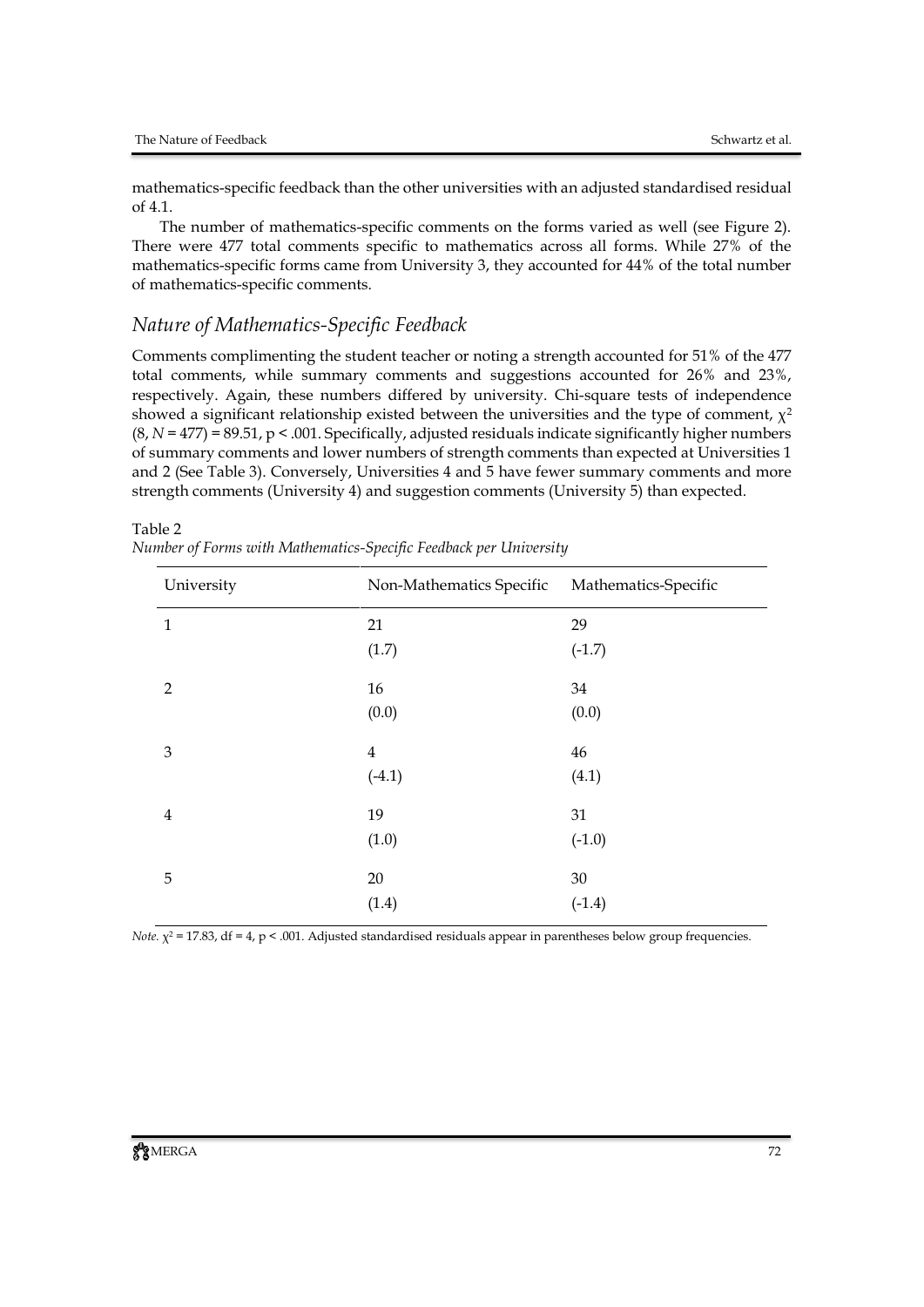

*Figure 2*. Number of Mathematics-Specific Comments per University

An obvious question for the research team has been the impact of the design of the form itself at each university. At Universities 1 and 2, the forms list competencies as a checklist with a space in each section labelled "Comments." The forms at Universities 4 and 5 have no checklists. Instead, there are two headings labelled "Strengths" and "Suggestions for Improvement," with space under each heading for comments. University 3 contains both a list of practices and, at the end, a page with two columns labelled "Strengths" and "Areas on which to focus."

Since approximately half of all the comments were strengths (see Table 3), the question of the value of pointing out a student teacher's strengths became a prominent discussion in our analysis of results. Are positive comments about a teacher's lesson helpful in moving a teacher forward? As indicated earlier, positive comments may serve to build confidence. In some sense, they also shape teaching practices by pointing out positive aspects of a lesson to reiterate particular actions or practices as important, consequently encouraging continued use of those practices in the future. For example, consider the following detailed comment about a strength of a student teacher's mathematics lesson.

I'm going to draw another rectangle under his, even though he did it right, because sometimes I think it can be harder to see when they are divided differently." The preceding example showed that you are able to provide feedback to promote growth for not only one student but for the entire class. (University 3, Form 46)

In this case, the student teacher is provided with a specific statement made during the lesson and an explanation of why that statement was a productive one.

Two issues mitigated the effectiveness of some of the comments labelled as "strengths." First, some of the comments were general:

Good use of technology and math manipulatives. (University 2, Form 11)

Good use of manipulatives. (University 1, Form 48)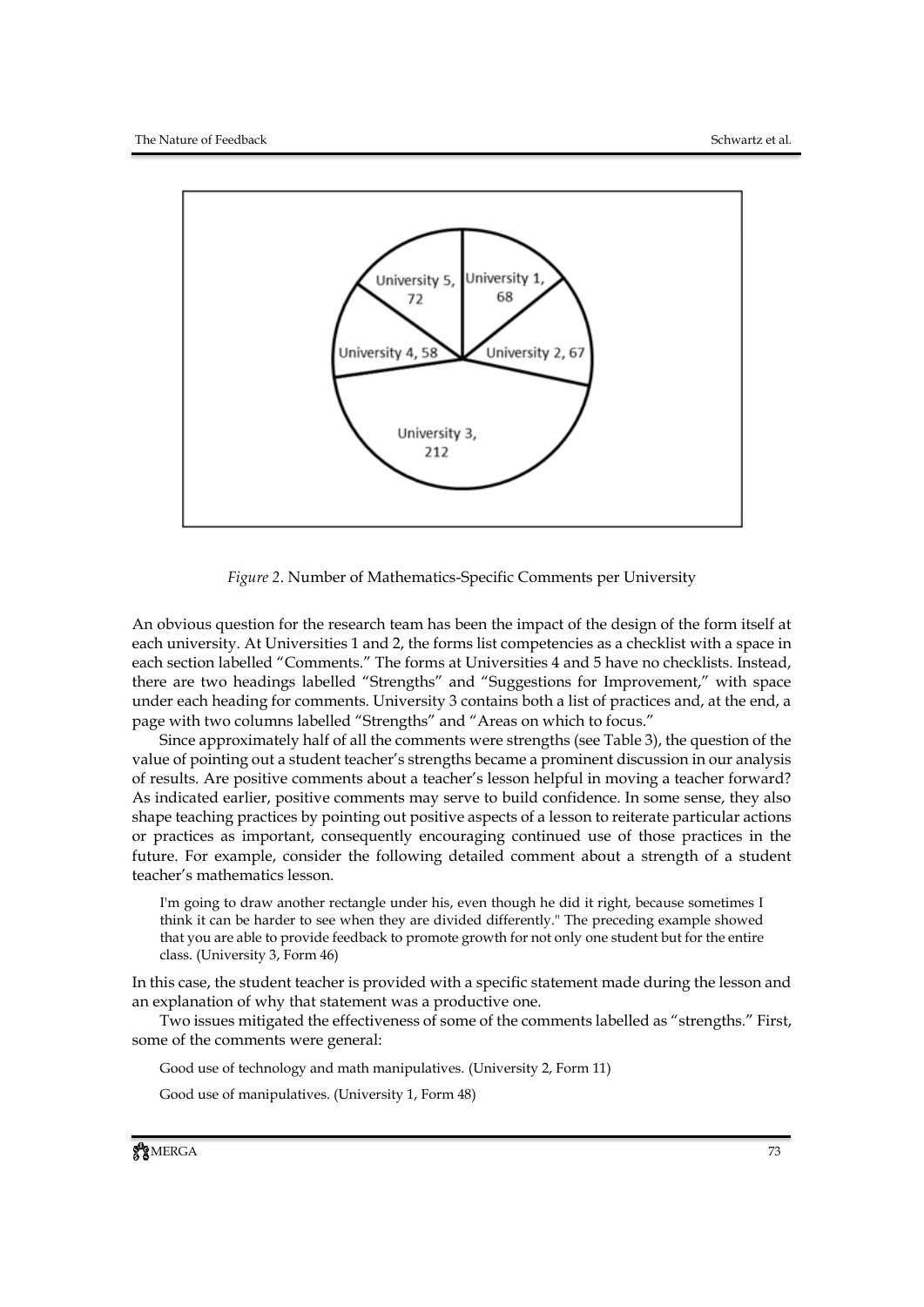Table 3

Effective feedback needs to be specific to the situation and detailed to impact student learning (Black & Wiliam, 1998; Scheeler, Ruhl, & McAfee, 2004), or in this case teacher learning. Therefore, the general comments noting strengths were not particularly helpful in moving the student teacher forward in teaching practice beyond validating the choice to use manipulatives or technology. Acknowledging "good use of manipulatives" in a lesson does not provide information about why their use was a lesson strength. Without a more detailed comment, the student teacher at best is left without a specific idea of the way his or her use of manipulatives supported students, and at worst, with the impression that any use of them will suffice, even rote use.

A second issue in the discussion of the value of "strength" comments was the effect of summary comments. Some summary comments were coded as strengths because they were in the section of the form under "strengths." Even summary comments that were not in the strengths section seemed like implied strengths because they were not followed by a suggestion. By default, then, the activity being described was accepted as "appropriate" or "good" teaching. Thus, while some comments did provide detailed and specific feedback, the general nature of many comments and the abundance of summary comments call into question the value of the strength comments in terms of their helpfulness in supporting growth in mathematics teaching practice.

| University     | Summary                      | Strength       | Suggestion     | <b>TOTAL</b> |
|----------------|------------------------------|----------------|----------------|--------------|
| $\mathbf{1}$   | 28<br>(3.1)                  | 26<br>$(-2.3)$ | 14<br>$(-0.5)$ | 68           |
| $\overline{2}$ | 38<br>(6.2)                  | 19<br>$(-4.0)$ | 10<br>$(-1.7)$ | 67           |
| 3              | 51<br>$(-0.8)$               | 115<br>(1.2)   | 46<br>$(-0.6)$ | 212          |
| $\overline{4}$ | $\boldsymbol{0}$<br>$(-4.8)$ | 48<br>(5.1)    | 10<br>$(-1.1)$ | 58           |
| 5              | 6<br>$(-3.7)$                | 36<br>$(-0.2)$ | 30<br>(4.1)    | 72           |
| <b>TOTAL</b>   | 123                          | 244            | 110            | 477          |

| Number of Summary, Strength, and Suggestion Comments by University |
|--------------------------------------------------------------------|
|--------------------------------------------------------------------|

*Note.*  $\chi^2$  = 89.51, df = 8, p < .001. Adjusted standardised residuals appear in parentheses below group frequencies.

*Digging deeper - what are the comments about?* At the next level of analysis, comments were coded based on pedagogical focus (e.g., questioning, mathematical language/definitions). To better organise our long list of codes (see Appendix 1), we examined the content of the comments relative to an existing framework for standards-based mathematics teaching (Berry et al., 2013; Walkowiak et al., 2014). We grouped our codes into five larger pedagogical domains: tasks, discourse, representations, assessment, and coherence. Table 4 shows the number of comments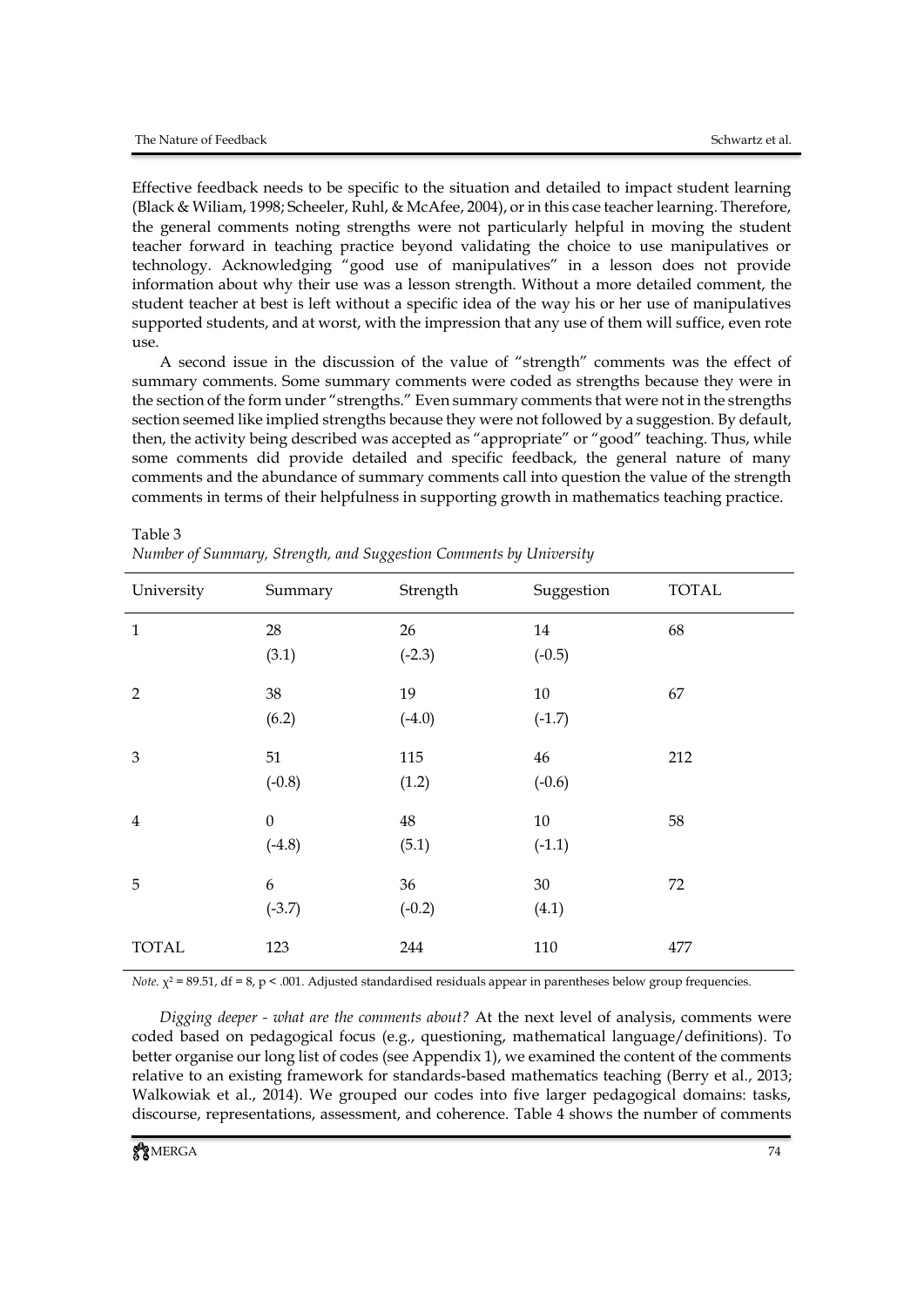by type and pedagogical domain. This revealed that of the 477 comments on the forms, 145 comments related to the tasks given to students and 156 comments related to the representations utilised in the lesson by the preservice teacher and his/her students. These two domains accounted for 63% of the comments. Only 10% of the comments were related to the domain of discourse.

A chi-square test of independence showed a significant interaction among the pedagogical domain codes by comment type (summary, strength and suggestion),  $\chi^2$  (8,  $N$  = 477) = 19.65, p < .01. This significance is due to a larger number of tasks comments and a fewer number of coherence comments labelled as summary (adjusted standardised residuals 3.7 and -3.2, respectively).

When analysing the data based on pedagogical domain, an issue of the quality of each comment arose. Judging the quality of comments is beyond the scope of this paper since our goal was to examine breadth; however, we want to raise some examples from our data that cannot be ignored as we begin to think about improving feedback to elementary student teachers about their mathematics lessons and about foci for future studies. As described earlier, some comments are more general and others quite detailed. We found particular comments that we felt clearly represented excellent feedback in terms of promoting students' mathematical thinking and sensemaking.

| Codes           | Summary  | Strength | Suggestion |
|-----------------|----------|----------|------------|
| <b>Tasks</b>    | 54       | 63       | 29         |
|                 | (3.7)    | $(-2.3)$ | $(-1.1)$   |
| Discourse       | 13       | 23       | 12         |
|                 | (0.2)    | $(-0.5)$ | $(-0.3)$   |
| Representations | 35       | 87       | 34         |
|                 | $(-1.2)$ | (1.4)    | $(-0.5)$   |
| Assessment      | 10       | 20       | 9          |
|                 | (0.0)    | (0.0)    | (0.0)      |
| Coherence       | 11       | 51       | 26         |
|                 | $(-3.2)$ | (1.4)    | (1.6)      |

#### Table 4 *Number of Codes by Comment Type*

*Note.*  $\chi^2$  = 19.65, df = 8, p < .01. Adjusted standardised residuals appear in parentheses below group frequencies.

When working with one group you asked them if 12 was a reasonable answer for .3 x40--this would be a great question to ask the class, too! Have them think about the reasonableness of their answers. Maybe students could pair-share what  $3.4 \times 10$ , 100, and 1000 equals just to get them engaged to start the lesson--you could also allow students to discuss and come to the conclusion about multiplying by .1, .01, and .001—this would be a great place to add in some challenge questions such as "what would happen if..." (University 3, Form 12)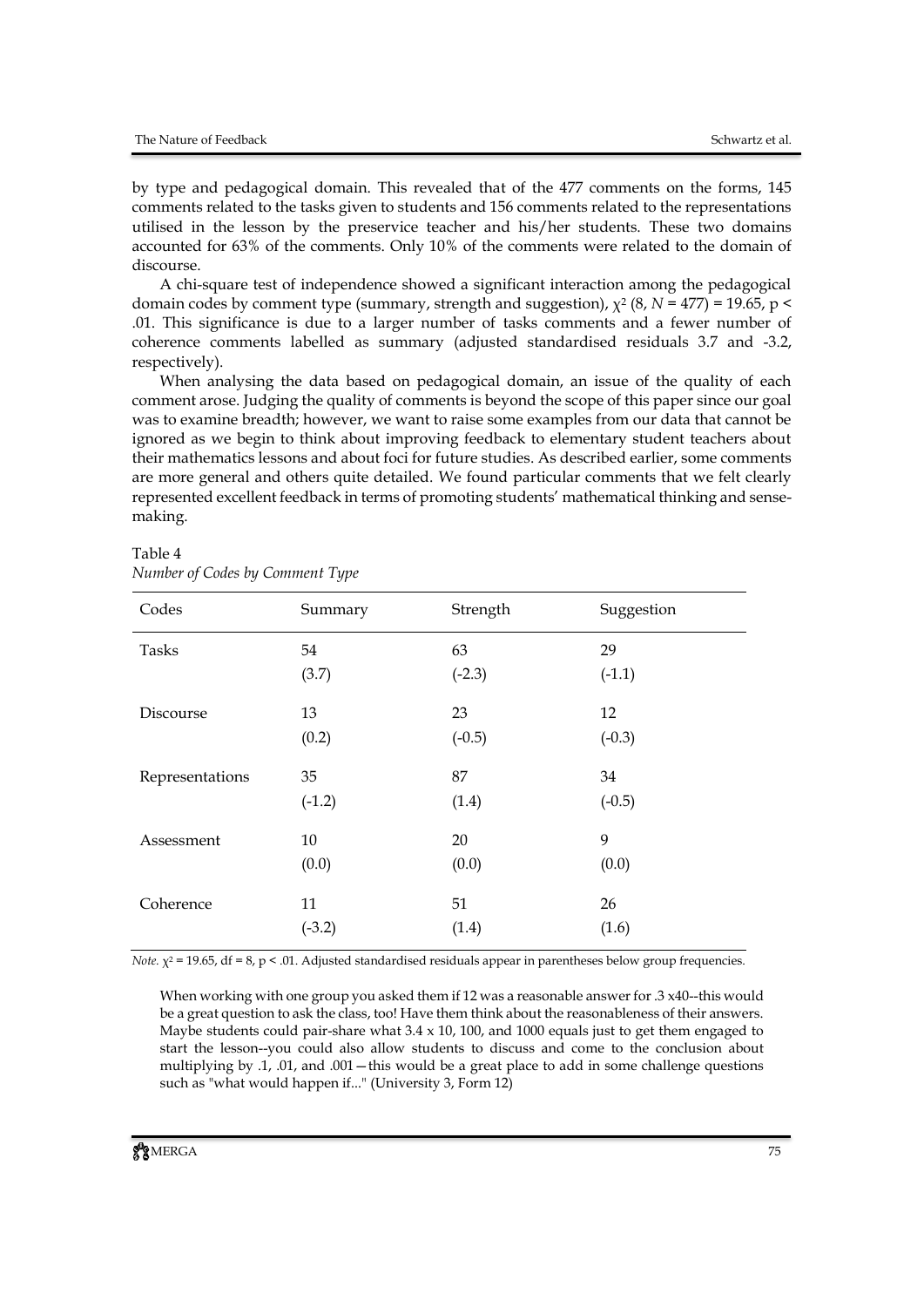Have a variety of students offer ways to solve problems- ask "Did anyone solve it a different way" and have them share so other students are exposed to different ways of thinking and all students are valued for the way they think. (University 5, Form 20)

In other instances, the comments seemed to be the antithesis of the reform-based teaching we espouse in our methods classes, comments we informally dubbed as "cringe-worthy." Consider the following comments in which the emphasis is on hard and fast rules rather than sensemaking.

Great job emphasising key math vocab (altogether, in all means add). (University 3, Form 41)

Good work reiterating that the entry into the calculator of numbers is top to bottom. (University 1, Form 17)

Between the excellent and cringe-worthy remarks are a whole host of comments that are not able to be clearly classified without substantial thought given to what counts as "good" or "helpful" feedback in our discipline in general and with respect to the development of beginning teachers. We hope to take on these issues in future work.

### Discussion

Since student teaching is typically perceived by preservice teachers as the most influential component of their preparation program (Levine, 2006), feedback on observation forms from university supervisors is critically important. Of the 250 forms analysed in this study, 32% did not contain mathematics-specific feedback, and 17% contained only summary math-specific comments. Perhaps summary comments are intended and perceived as strength comments if no suggestions are made about that particular practice or characteristic. However, indicating strengths explicitly in comments would be most effective in guaranteeing that the student teacher continues that practice. For example, instead of saying "used virtual manipulatives to demonstrate fraction addition," the university supervisor could indicate that the use of virtual manipulatives was effective and why it was effective, resulting in *positive* and *specific* feedback (Van Houten, 1980) such that the candidate knows which behaviour to continue.

Approximately 62% of the forms had only summary and/or strength comments, but no suggestions. As in past research (Borko & Mayfield, 1995), it seems that the supervisors may focus on building preservice teachers' confidence, as the percentage of strength comments (51%) was more than double the portion of suggestion comments (23%). While this is certainly understandable, an abundance of praise may give preservice teachers an inflated perception of their current level of skills. Further, it seems that suggestions (that are both *specific* and *corrective*) like the aforementioned comment at University 3 about multiplication patterns (i.e., "*you could also allow students to discuss and come to the conclusion about multiplying by .1, .01, and .001—this would be a great place to add in some challenge questions such as "what would happen if..."*) would be the most helpful for promoting change, yet these types of comments were the least acknowledged on the observation forms.

In addition to the variation in the types of comments (i.e., summary, strength, suggestion), there was also variation in the pedagogical foci of the comments. There were many comments (63% of all comments) about the tasks given to students and the types of representations and modelling used during the lesson; this is predictable since what the students are doing (tasks) and how the mathematics is represented or modelled (representations) are key components of a mathematics lesson. Surprisingly, discourse accounted for only 10% of the total comments, although this is deemed an essential part of standards-based mathematics instruction as outlined by NCTM (2000; 2014) and the Common Core State Standards for Mathematics (NGA Center &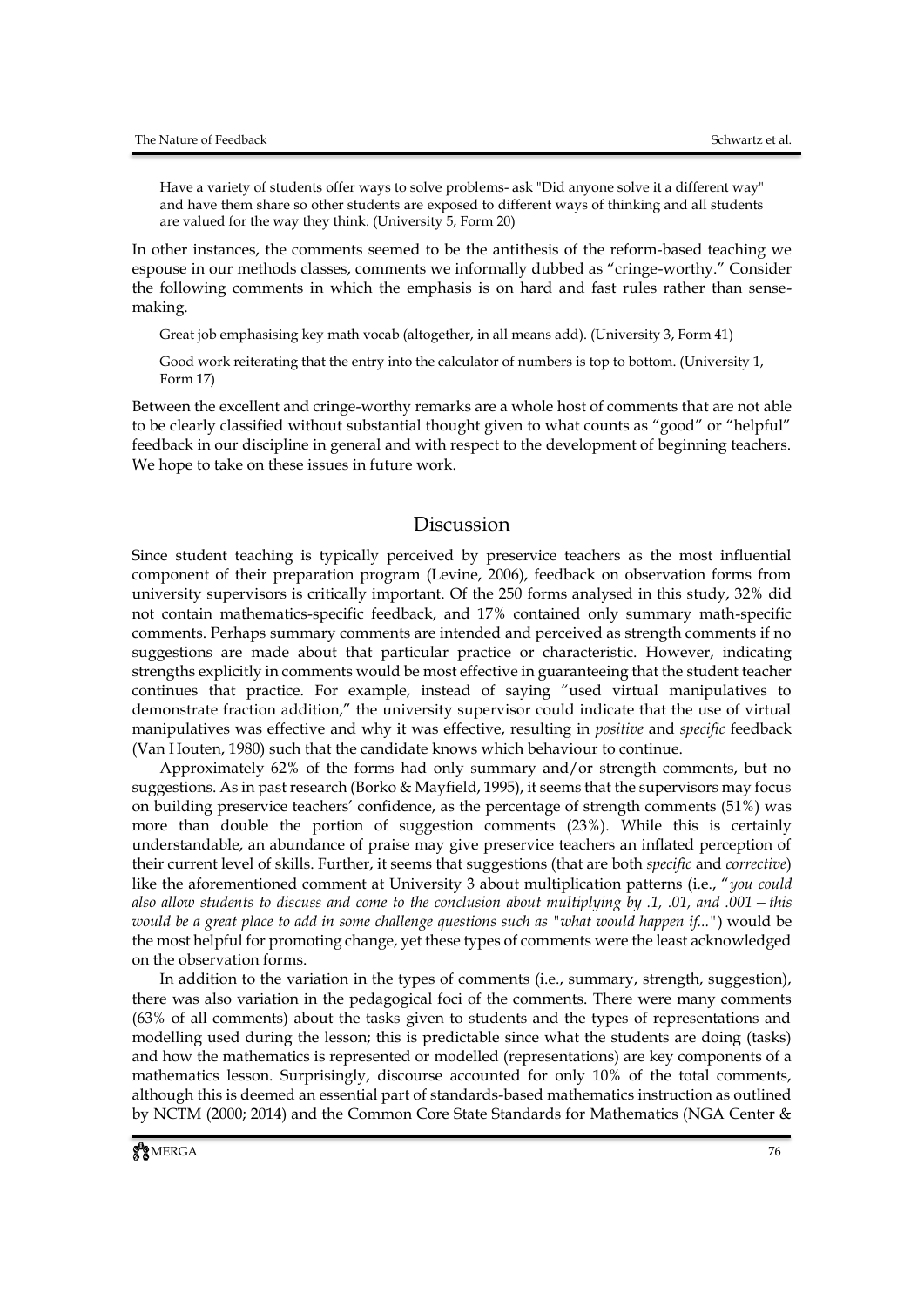CCSSO, 2010). Perhaps, facilitating classroom discourse becomes less of a focus for the university supervisor due to the novice skill set of the preservice teacher.

Regardless of the pedagogical focus of the comments, the level of *specificity* of the comments varied. More *specific* comments would be most helpful in moving the student teacher along in his or her development (Scheeler, Ruhl, & McAfee, 2004; Van Houten, 1980), if those comments are aligned with standards-based mathematics teaching practices. Despite strategic efforts at all universities to prepare teachers in methods courses for standards-based pedagogy, there were still comments from university supervisors that are in opposition to these efforts (e.g., praising the use of key words as an approach to solve story problems).

The discrepancies among the five universities in the number and types of comments given are worth noting. University 3 had significantly more forms with mathematics-specific feedback than the other universities and more comments on those forms. Universities 1 and 2 were more likely to have summary comments while Universities 4 and 5 had fewer summary and more strength or suggestion comments. We discuss three factors which possibly explain this variation across universities and the implications for practice and further study.

First, the connectedness of the supervisors to the university programs could explain some of the variation in comments. For example, at University 3, the elementary teacher preparation program is relatively small (approximately 60 graduates per year). The university supervisors regularly attend program meetings and consult with methods instructors. They have even coconducted observations of mathematics lessons with methods instructors. This could explain the higher number of mathematics-specific comments and the higher percentage of forms with suggestions. In contrast, Universities 1 and 2 are both much larger programs with university supervisors who typically do not teach mathematics methods courses and in many cases are parttime employees who only supervise student teachers.

Secondly, and tightly related to the first factor, the professional development and guidance offered to university supervisors varies across the universities. For example, at Universities 1, 2, and 5, supervisors attend a half-day training which is mainly focused on procedures and how to fill out paperwork. At University 3, supervisors do not attend a formal training, but they meet regularly (two or three times per semester) in groups, and as mentioned previously, they attend program meetings with methods instructors during which discussions take place about student teachers' field experiences. At University 4, numerous part-time supervisors are hired each semester to supervise elementary school teachers. A two-hour meeting is held prior to the semester to cover student teaching logistics. Those supervisors seeking more support may meet individually with the full-time supervisors who are elementary education generalists.

Putting practices in place to foster connectedness among university supervisors and methods instructors could be a powerful first step in coming to common understandings of what constitutes a good mathematics lesson. Future studies should examine the nature and extent of professional development for university supervisors (who may not be mathematics educators) and explore possible options to support supervisors' knowledge of mathematics pedagogies.

Thirdly, the observation forms vary across the universities and likely influence the nature of feedback given. For example, the form at University 1 was recently revised in light of state mandates that preservice teachers exhibit particular types of evidence of proficiency. When the form was altered to be more structured, there was less mathematics-specific feedback. University 2 recently made similar changes. This evidence points to the need to carefully consider the structure, prompts, and content of observation forms used to provide feedback to student teachers. It seems further investigation is needed to examine the form and its relationship to the types of comments provided. Hertzog and O'Rode (2011) demonstrated success in focusing university supervisors' observation notes and feedback more on mathematics teaching with the use of a mathematics field experience reflection guide. Yet many forms serve purposes beyond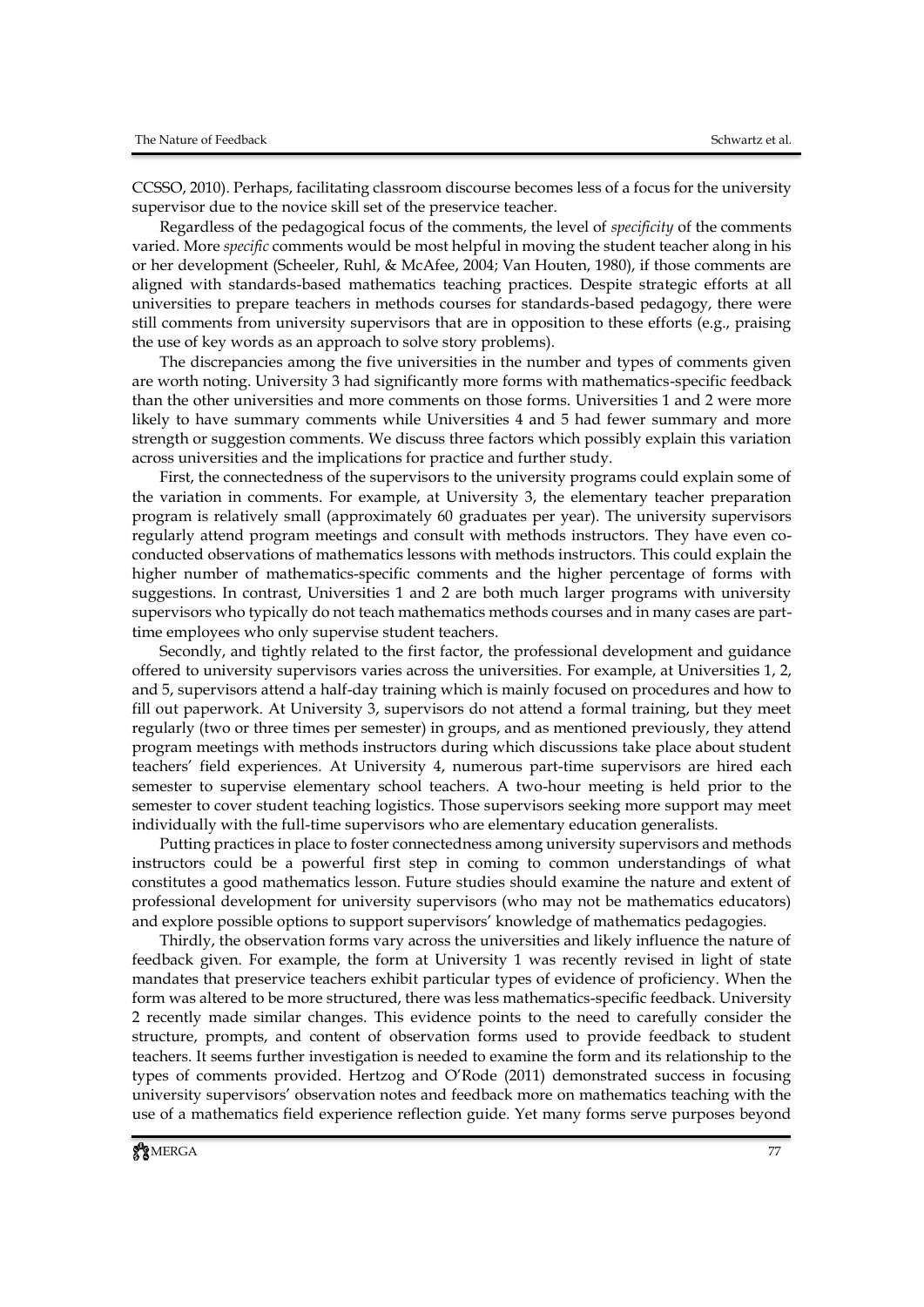providing formative assessment to the student teacher, such as documenting teacher evidences of proficiency for program summative assessments (Cheng & Tang, 2008); therefore, it is unclear how the use of a discipline-specific form would fit into these purposes.

Based upon our findings, the type, pedagogical focus, and level of specificity of feedback are variable on observation forms provided to student teachers from university supervisors. In this study, it seems the most helpful feedback was the most *specific* feedback (usually in the form of strengths or suggestions) that encouraged or provided ideas for pedagogy associated with standards-based mathematics instruction. However, we suggest that more discussion is needed about the nature of "good" or "helpful" feedback for both student teachers. Simply clarifying the expectations for the types and pedagogical focus of domain-specific comments beyond the requirements of "completing the paperwork" could be a powerful tool in increasing the quality of feedback given. It seems it would be helpful to include explicit attention to a feedback framework (e.g., Van Houten, 1980) during training of university supervisors in order to provide clarity in expectations and in the power of the nature of feedback in preservice teacher development and change (Scheeler, Ruhl, & McAfee, 2004)

In this study, 68% of the forms had mathematics-specific feedback; therefore, almost a full third of the observed lessons did not include mathematics-specific feedback from the university supervisor. We do not believe this is intentional on the part of the university supervisor. Rather, many elementary student teaching supervisors are generalists. Regardless, due to the critical role of the university supervisor in the development of the preservice teacher (Fletcher, 2000; Jyrhama, 2001), we need to give careful attention to the role of professional development, the observation form, and university program-supervisor relationship in the types of feedback provided not only in mathematics, but in all subject matter disciplines. This study provides a broad foundation for future work to examine the impact of varying types of feedback on subsequent teaching practices of both preservice and beginning teachers.

#### *Limitations*

While there is precedent for doing this work based on written feedback (Burbank, Bates, & Gupta, 2016, e.g.), we would be remiss not to acknowledge two limitations: (1) looking at a single piece of data like the written observation form without considering the contextual factors and communications surrounding each one; and (2) examining forms at universities within the same state of one country.

To better understand the frequency and nature of mathematics-specific feedback by university supervisors to elementary student teachers, we gathered mathematics lesson observation feedback forms from five large universities. Certainly much of the feedback given to preservice teachers occurs informally or orally during observation post-conferences, but we chose to examine the actual written observation forms for two reasons. First, forms create the focus for guiding post-lesson conferences and are often a major source for determining student teaching grades (Borko & Mayfield, 1995). In short, what is written is what is ultimately privileged in terms of assessment of performance. Most studies about university supervisors' communications during student teaching are case studies (e.g., Borko & Mayfield, 1995; Feiman-Nemser & Buchmann, 1987; Fernandez & Erbilgin, 2009). Secondly, using only observation forms provided a means to understand the breadth of the problem; that is, our results show what is being promoted as "good mathematics teaching" on a larger scale. Therefore, we believe the results contribute to the conversation about feedback and are informative to the community as mathematics educators consider the factors affecting feedback to student teachers at their own universities.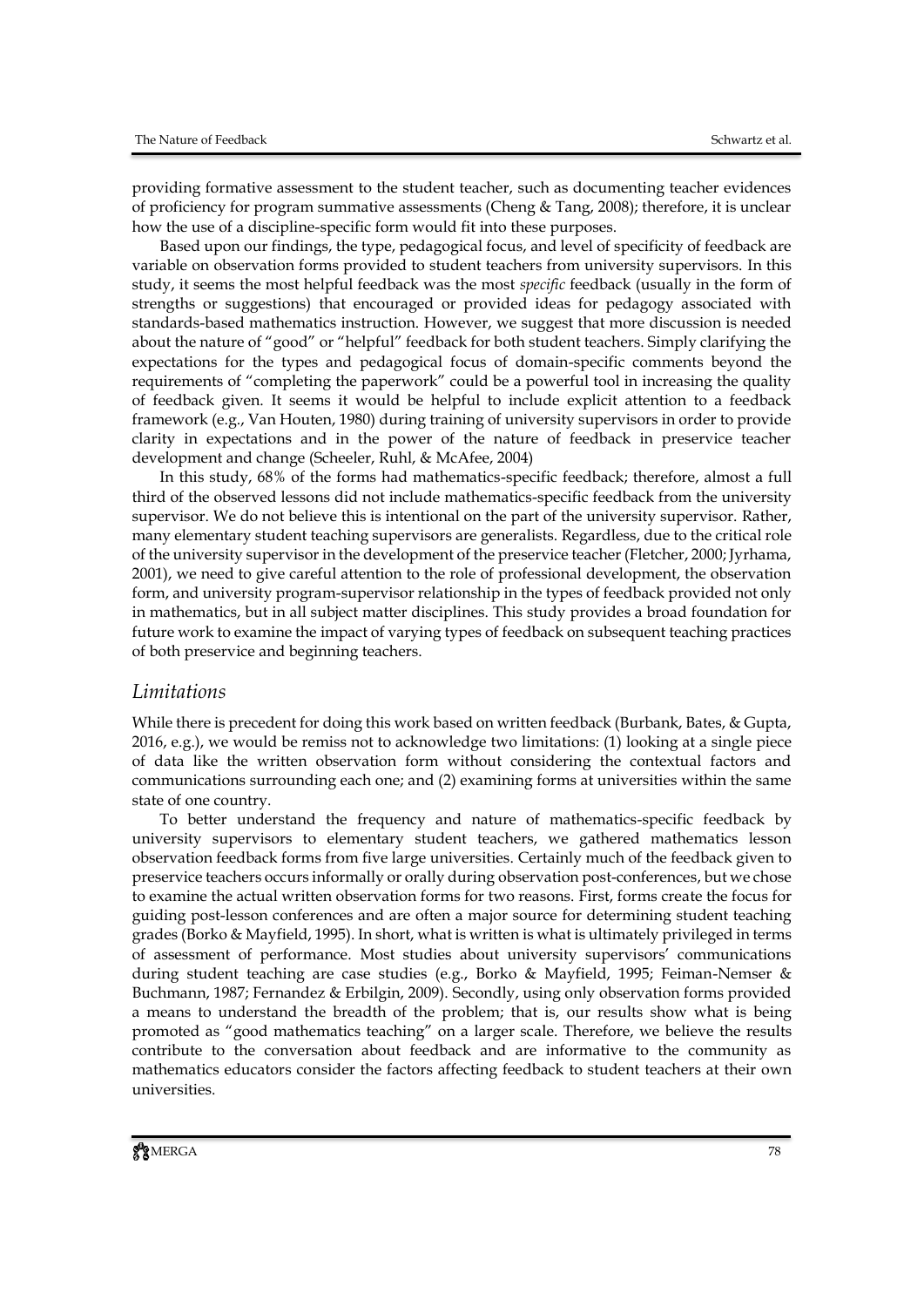We limited our analysis to five universities who responded to an invitation to participate. All universities were located in the same state in the United States. We recognise the limitation of our sample; however, the diversity and breadth of our data, even within a region of the U.S., provides results that are worthwhile for mathematics teacher educators around the world in light of their own teacher preparation programs and the feedback given to their preservice teachers.

#### *Summary*

We examined the written feedback from university supervisors on 250 observation forms from elementary student teachers' mathematics lessons. Approximately 68% of the forms had mathematics-specific feedback; therefore, almost a full third of the observed lessons did not include mathematics-specific feedback from the university supervisor. Of the mathematicsspecific comments, many were general or were not in line with visions of effective mathematics instruction promoted in methods courses. We do not believe this is intentional on the part of the university supervisor. Rather, many elementary student teaching supervisors are generalists. Regardless, due to the critical role of the university supervisor in the development of the preservice teacher (Fletcher, 2000; Jyrhama, 2001), we need to give careful attention to the quality of feedback they provide to student teachers in their mathematics lessons. We identified factors for further study that contributed to differences in feedback from the different universities including the role of professional development, the observation form, and university programsupervisor relationship. These factors have implications not only in mathematics, but in all subject matter disciplines. This study provides a broad foundation for future work to examine the impact of varying types of feedback on subsequent teaching practices of both preservice and beginning teachers.

#### References

- Australian Association of Mathematics Teachers. (2006). *Standards for excellence in teaching mathematics in Australian schools*. Adelaide, SA: AAMT.
- Australian Curriculum, Assessment and Reporting Authority (ACARA) (2012). *Australian Curriculum: Mathematics.* Sydney: Australian Curriculum Assessment and Reporting Authority. Retrieved from http://www.acara.edu.au/curriculum/learning\_areas/mathematics.html.
- Ball, D.L., Sleep, L., Boerst, T.A., & Bass, H. (2009). Combining the development of practice and the practice of development. *The Elementary School Journal, 109* (5), 458-474. http://www.jstor.org/stable/10.1086/596996
- Ball, D. L., Thames, M. H., & Phelps, G. (2008). Content knowledge for teaching: What makes it special? *Journal of Teacher Education*, 59(5), 389–407. doi:10.1177/0022487108324554
- Berry, R. Q., Rimm-Kaufman, S. E., Ottmar, E. M., Walkowiak, T. A., Merritt, E., & Pinter, H. H. (2013). *The Mathematics Scan (M-Scan): A measure of standards-based mathematics teaching practices* (Unpublished measure). Charlottesville, VA: University of Virginia.
- Black, P & Wiliam, D. (1998). Assessment and classroom learning. *Assessment in Education*, *5*(1), 7-74. http://dx.doi.org/10.1080/0969595980050102
- Borko, H., & Mayfield, V., (1995). The roles of the cooperating teacher and university supervisor in learning to teach. *Teaching and Teacher Education, 11*(5), 501-518. doi:10.1016/0742-051X(95)00008-8
- Borko H., and Putnam, R., (1996). Learning to teach. In R. Calfee & D. Berliner (Eds.), *Handbook of educational psychology* (673-708). New York: Macmillan.
- Burbank, M. D., Bates, A., & Gupta, U. (2016). The influence of teacher development on secondary content area supervision among preservice teachers. *The Teacher Educator, 51*, 55-69. doi: 10.1080/08878730.2015.1107441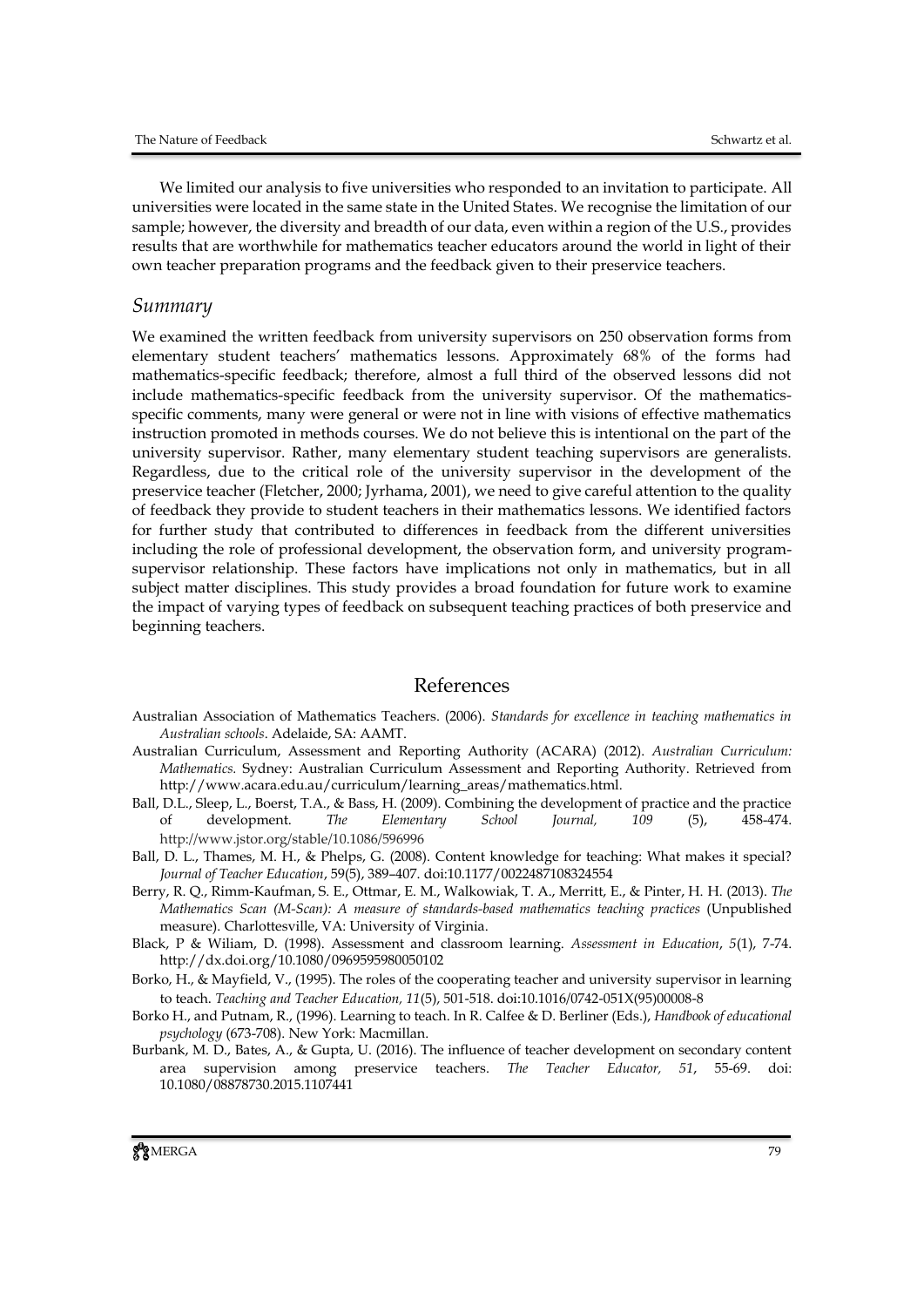- Burns, R. W., Jacobs, J., & Yendol-Hoppey, D. (2016). The changing nature of the role of the university supervisor and function of preservice teacher supervision in an era of clinically-rich practice. *Action in Teacher Education*, *38*(4), 410-425.
- Chalies, S., Ria, L., Bertone, S., Trohel, J., & Durand, M. (2004). Interactions between preservice and cooperating teachers and knowledge construction during post-lesson interviews. *Teaching and Teacher Education, 20*(8), 765-781. [doi: 10.1016/j.tate.2004.09.001](http://dx.doi.org/10.1016/j.tate.2004.09.001)
- Cheng, M.M., & Tang, S.Y. (2008). The dilemma of field experience assessment: Enhancing professional development or fulfilling a gate-keeping function? *Teacher Development*, *12*(3), 223-236. <http://dx.doi.org/10.1080/13664530802259289>
- Clarke, A., Triggs, V., & Nielsen, W. (2014). Cooperating teacher participation in teacher education: A review of the literature. *Review of Educational Research*, *84*(2), 163-202.
- Cochran-Smith, M., Feiman-Nemser, S., McIntyre, D. J., & Demers, K. E. (Eds.). (2008). *Handbook of research on teacher education: Enduring questions in changing contexts*. New York: Routledge.
- Darling-Hammond, L, & MacDonald, M. (2000). Where there is learning there is hope: The preparation of teachers at the Bank Street College of Education. In L. Darling-Hammond (Ed.), *Studies of excellence in teacher education: Preparation at the graduate level* (1-95). Washington, DC: American Association of Colleges for Teacher Education.
- Davenport, J., & Smetana, L. (2004). Helping new teachers achieve excellence. *The Delta Kappa Gamma Bulletin*, Winter.
- Dewey, J. (1938). Experience and education. New York: Macmillan.
- Emans, R. (1983). Implementing the knowledge base: Redesigning the function of cooperating teachers and college supervisors. *Journal of Teacher Education, 34*(3), 14-18. doi: 10.1177/002248718303400304
- Evans, S., Jones, I., & Dawson, C. (2015, July). *Do subject specialists produce more useful feedback than nonspecialists when observing mathematics lessons?* Paper presented at the 38th Conference of the International Group for the Psychology of Mathematics Education, Vancouver, Canada, pp. 33-40.
- Feiman-Nemser, S. (2001). Helping novices learn to teach: Lessons from an exemplary support teacher. *Journal of Teacher Education*, *52*(1), 17-30. doi: 10.1177/0022487101052001003
- Feiman-Nemser, S., & Buchmann, M., (1985). Pitfalls of experience in teacher education. *Teachers College Record, 87*(1), 53-65.
- Feiman-Nemser, S., & Buchmann, M. (1987). When is student teaching teacher education? *Teaching and Teacher Education, 3*(4), 255-273. [doi:10.1016/0742-051X\(87\)90019-9](http://dx.doi.org/10.1016/0742-051X(87)90019-9)
- Feiman-Nemser, S., Parker, M.B., & Zeichner, K. (1993). Are mentor teachers teacher educators? In D. McIntyre, H. Hagger, & M. Wilkin (Eds.), *Mentoring: perspectives on school based teacher education* (103- 120). London: Kogan Page.
- Fernandez, M.L. & Erbilgin, E. (2009). Examining the supervision of mathematics student teachers through analysis of conference communications. *Educational Studies in Mathematics*, *72*(1), 93-110. doi:10.1007/s10649-009-9185-1
- Fletcher, S. (2000). *Mentoring in schools: A handbook of good practice.* London: Kogan Page.
- Griffin, G., Barnes, S., Hughes, R., O'Neal, S., Defino, M., Edwards, S., & Hukill, H. (1983). Clinical preservice teacher's education: Final report of a descriptive study. Austin, TX: University of Texas, R&D Center for Teacher Education
- Hammerness, K., Darling-Hammond, L., Bransford, J., Berliner, D., Cochran-Smith, M., McDonald, M., & Zeichner, K. (2005). How teachers learn and develop. In L. Darling-Hammond & J. Bransford (Eds.), *Preparing teachers for a changing world: What teachers should learn and be able to do* (358-389). San Francisco: Jossey-Bass.
- Hertzog, H.S., & O'Rode, N. (2011). Improving the quality of elementary mathematics student teaching: Using field support materials to develop reflective practice in student teachers. *Teacher Education Quarterly*, *38*(3), 89-111. http://www.jstor.org/stable/23479619
- Hiebert, J., Stigler, J. W., Jacobs, J. K., Givvin, K. B., Garnier, H., Smith, M., Hollingsworth, H., Manater, A., Wearne, D., & Gallimore, R. (2005). Mathematics teaching in the United States today (and tomorrow): Results from the TIMSS 1999 video study. *Educational Evaluation and Policy Analysis*, *27*(2), 111-132. doi: 10.3102/01623737027002111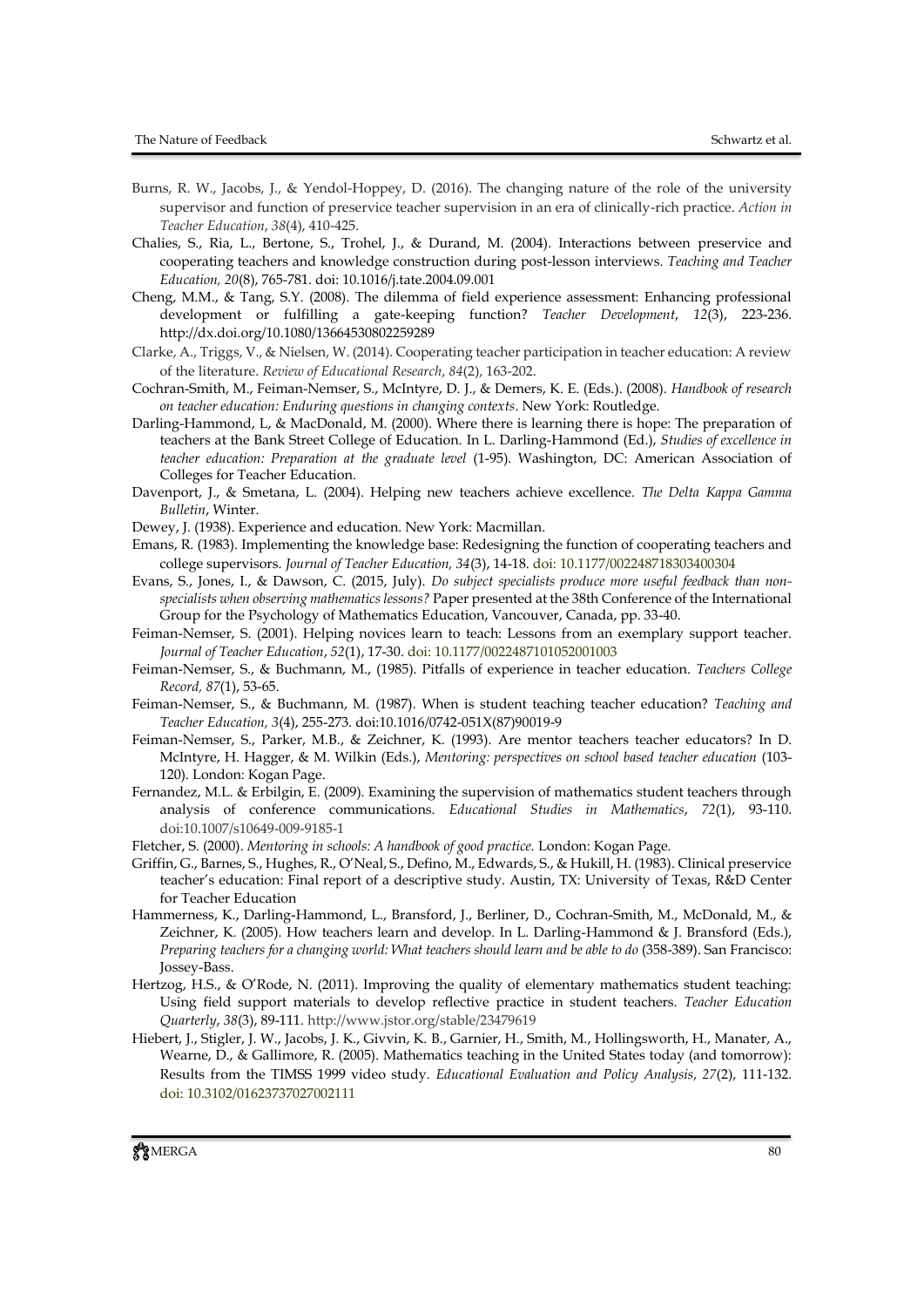- Hufferd-Ackles, K., Fuson, K. C., & Sherin, M. G. (2004). Describing levels and components of a math-talk learning community. *Journal for Research in Mathematics Education*, *35*(2), 81-116. [http://dx.doi.org/10.2307/30034933](http://psycnet.apa.org/doi/10.2307/30034933)
- Jyrhama, R. (2001, September). *What are the 'right' questions and what are the 'right' answers in teaching practice supervision?* Paper presented at the annual meeting of the International Study Association on Teachers and Teaching in Faro, Portugal.
- Kazemi, E., Ghousseini, H., Cunard, A., & Turrou, A. C. (2016). Getting inside rehearsals: Insights from teacher educators support work on complex practice. *Journal of Teacher Education*, 67(1), pp. 18-31. DOI: 10.1177/0022487115615191
- Koster, B., Brekelmans, M., Korthagen, F., & Wubbels, T. (2005). Quality requirements for teacher educators. *Teaching and Teacher Education*, *21*(2), 157-176. [doi: 10.1016/j.tate.2004.12.004](http://dx.doi.org/10.1016/j.tate.2004.12.004)
- Krippendorff, K. (2012). *Content analysis: An introduction to its methodology*. Los Angeles: Sage.
- Lampert, M., Franke, M. L., Kazemi, E., Ghousseini, H., Turrou, A. C., Beasley, H., Cunard, A., & Crowe, K. (2013). Keeping it complex: Using rehearsals to support novice teacher learning of ambitious teaching. *Journal of Teacher Education,* 64(3), 226-243. DOI: 10.1177/0022487112473837
- Lawley, J. J., Moore, J., & Smajic, A. (2014). Effective communication between preservice and cooperating teachers. *The New Educator*, *10*(2), 153-162.
- Lesh, R. A., Cramer, K., Doerr, H., Post, T., & Zawojewski, J. (2003). Model development sequences. In R. A. Lesh & H. Doerr (Eds.). *Beyond constructivism: A models and modeling perspective on mathematics teaching, learning, and problem solving* (pp. 35-58). Mahwah, NJ: Lawrence Erlbaum.
- Levine, A. (September, 2006). *Educating school teachers* (p. 39). Washington, D.C.: The Education Schools Project.
- McDiarmid, G.W. (1990). Challenging prospective teachers' beliefs during early field experience: A quixotic undertaking? *Journal of Teacher Education, 41*(3), 12-20. doi: 10.1177/002248719004100303
- McNally, J., Cope, P., & Inglis, B. (1997). The student teacher in school: Conditions for development. *Teaching and Teacher Education, 13*(5), 485-498. [doi:10.1016/S0742051X\(96\)00057-1.](http://dx.doi.org/10.1016/S0742-051X(96)00057-1)
- Miles, M.B., & Huberman, A.M. (1994). *Qualitative data analysis* (2nd ed.). Thousand Oaks, CA: Sage.
- Moore, R. (2003). Reexamining the field experiences of preservice teachers. *Journal of Teacher Education, 54*(1), 31-42. doi: 10.1177/0022487102238656
- Munter, C. (2014). Developing visions of high-quality mathematics instruction. *Journal for Research in Mathematics Education, 45*(5), 585-636.
- National Council of Teachers of Mathematics. (2000). *Principles and Standards for School Mathematics*. Reston, VA: Author.
- National Council of Teachers of Mathematics (2007). *Mathematics teaching today: Improving practice, improving student learning.* Reston, VA: Author.
- National Council of Teachers of Mathematics (2014): Principles to actions: Ensuring mathematical success for all. Reston, VA: Author.
- National Governors Association Center for Best Practices & Council of Chief State School Officers. (2010). *Common Core State Standards for Mathematics.* Washington, DC: Author.
- Pena, C., & Almaguer, I. (2007). Asking the right questions: online mentoring of student teachers. *International Journal of Instructions Media, 34*(1), 105-113.
- Popham, W. J. (2008). *Transformative assessment*. Alexandria, VA: Association for Supervision and Curriculum Development.
- Richardson-Koehler, V. (1988). Barriers to the effective supervision of student teaching: A field study. *Journal of Teacher Education. 39*(2), 28-34. doi: 10.1177/002248718803900206
- Scheeler, M. C., McAfee, J. K., Ruhl, K. L., & Lee, D. L. (2006). Effects of corrective feedback delivered via wireless technology on preservice teacher performance and student behavior. *Teacher Education and Special Education: The Journal of the Teacher Education Division of the Council for Exceptional Children*, *29*(1), 12-25. doi: 10.1177/088840640602900103
- Scheeler, M. C., Ruhl, K. L., & McAfee, J. K. (2004). Providing performance feedback to teachers: A review. *Teacher Education and Special Education: The Journal of the Teacher Education Division of the Council for Exceptional Children*, *27*(4), 396-407. doi: 10.1177/088840640402700407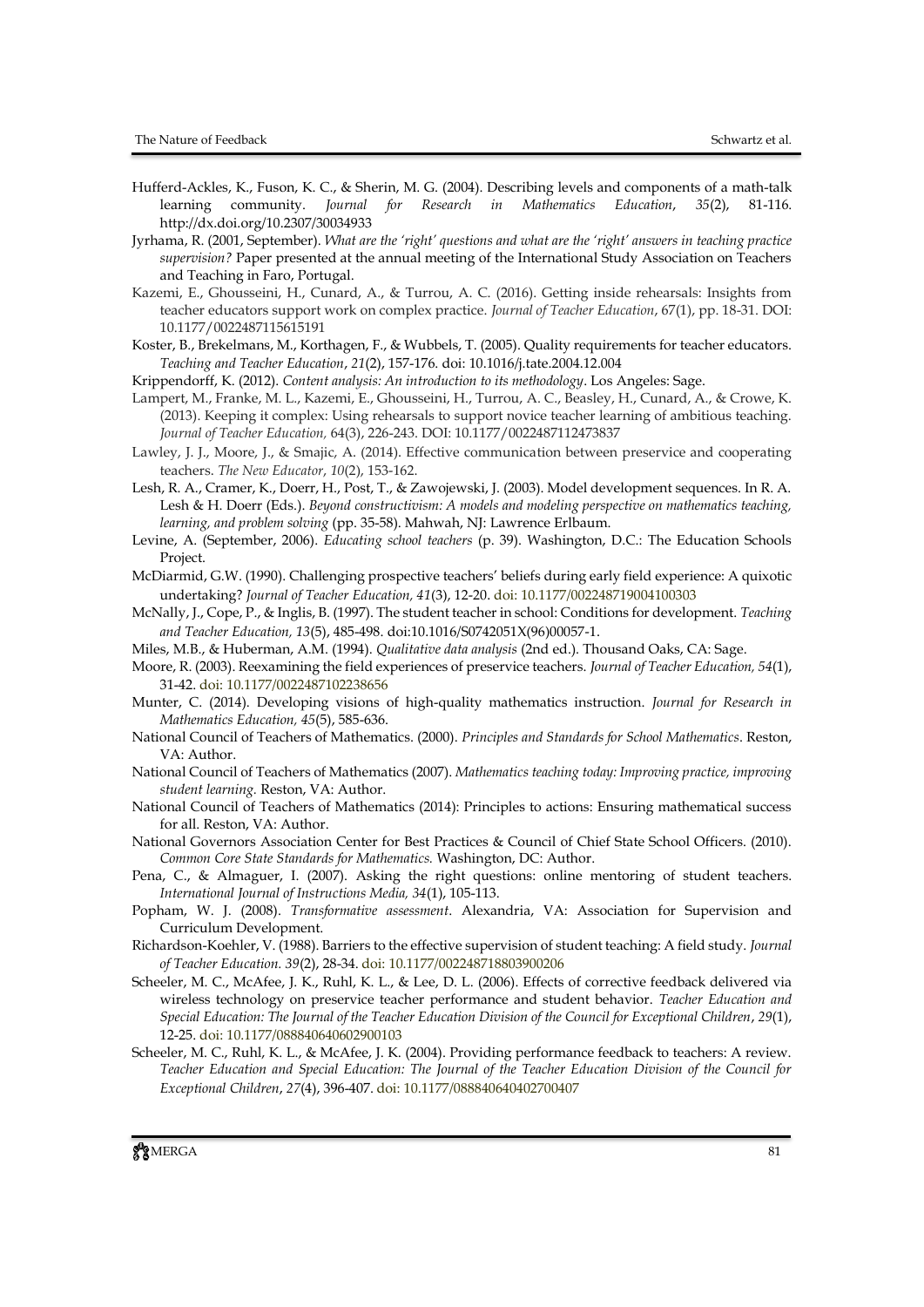- Shantz, D., & Ward, T. (2000). Feedback, conversation, and power in the field experience of preservice teachers. *Journal of Instructional Psychology, 27*(4), 288-294.
- Sharpe, D. (2015). Your chi-square test is statistically significant: Now what? *Practical Assessment, Research, & Evaluation*, 20(8), 1-10.
- Steadman, S. C., & Brown, S. D. (2011). Defining the Job of University Supervisor: A Department-Wide Study of University Supervisor's Practices. *Issues in Teacher Education*, *20*(1), 51-68.
- Stein, M. K., Smith, M. S., Henningsen, M. A., & Silver, E. A. (2009). *Implementing standards-based mathematics instruction: A casebook for professional development (2nd ed.). New York: Teachers College Press.*
- Van Houten, R. (1980). *Learning through feedback: A systematic approach for improving academic performance.* New York: Human Sciences Press.
- Walkowiak, T. A., Berry, R. Q., Meyer, J. P., Rimm-Kaufman, S. E., & Ottmar, E. R. (2014). Introducing an observational measure of standards-based mathematics teaching practices: Evidence of validity and score reliability. *Educational Studies in Mathematics*, *85*(1), 109-128.
- Wilson, S. M., Floden, R. E., & Ferrini-Mundy, J. (2002). Teacher preparation research: An insider's view from the outside. *Journal of teacher education*, *53*(3), 190-204. doi: 10.1177/0022487102053003002

#### *Authors*

Catherine Schwartz East Carolina State University Department of Mathematics, Science, and Instructional Technology Education 325 Flanagan, Mail Stop 566 Greenville, NC 27858 USA schwartzca@ecu.edu

Temple A. Walkowiak North Carolina State University Department of Teacher Education & Learning Sciences 317 Poe Hall Campus Box 7801 Raleigh, NC 27695-7801 **I** ISA tawalkow@ncsu.edu

Lisa Poling Appalachian State University Reich College of Education ASU Box 32047 Boone, NC 28608-2047 USA polingll@appstate.edu

Kerri Richardson University of North Carolina at Greensboro Department of Teacher Education & Higher Education 482 School of Education Building PO Box 26170 Greensboro, NC 27402 **USA** kerri\_richardson@uncg.edu

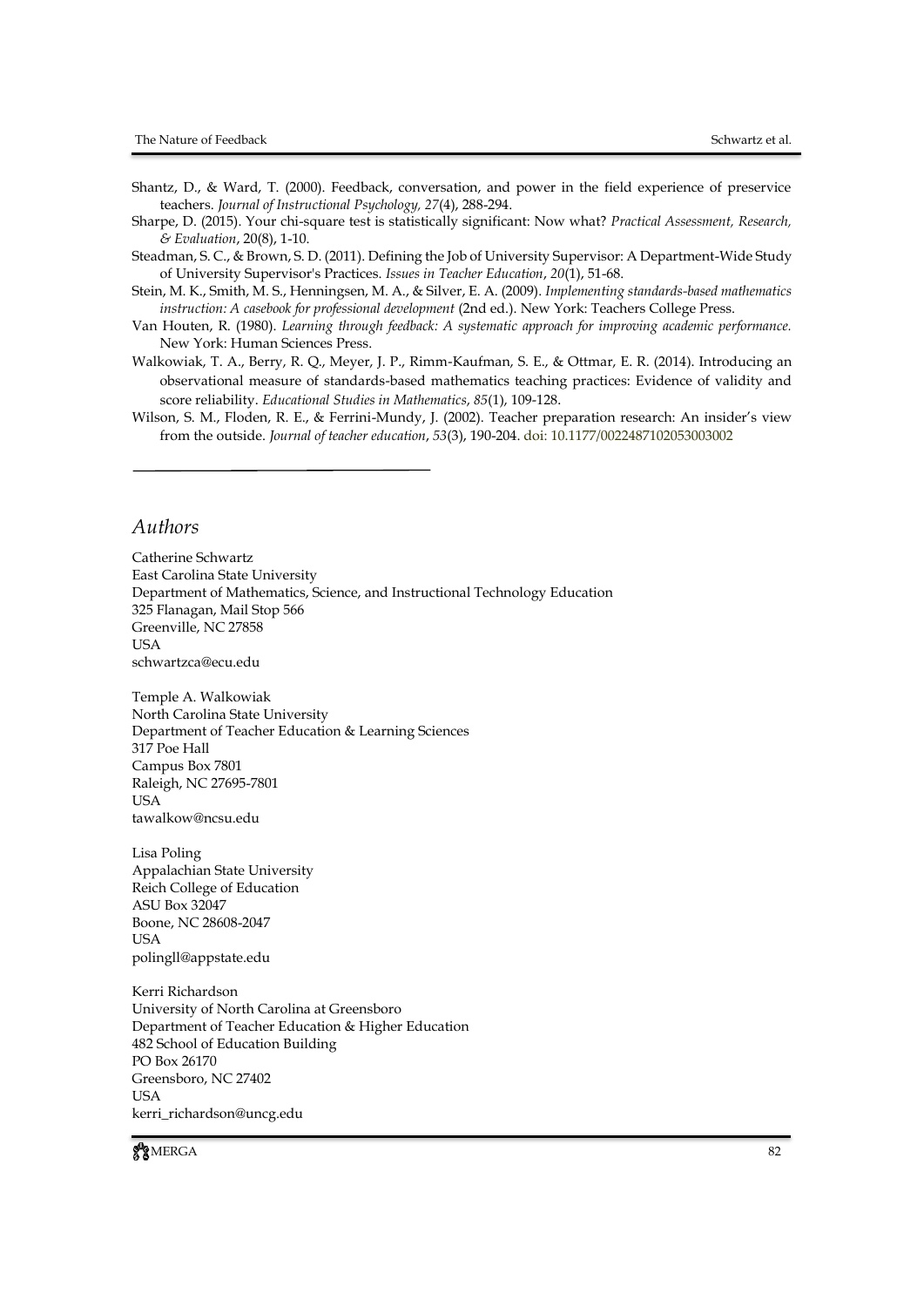#### The Nature of Feedback Schwartz et al.

Drew Polly University of North Carolina at Charlotte Department of Reading and Elementary Education COED 370 9201 University City Blvd. Charlotte, NC 28223 USA Drew.Polly@uncc.ed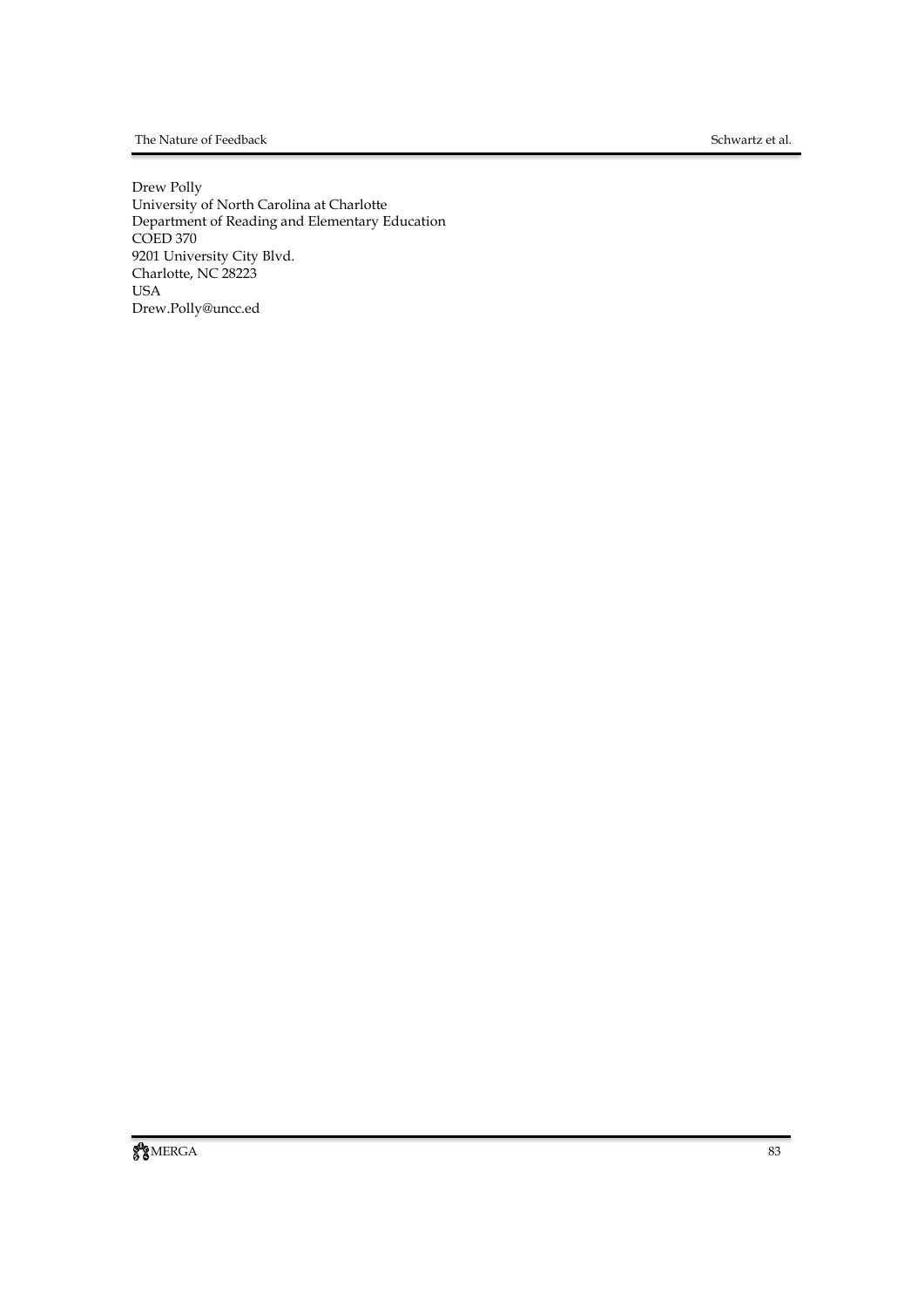# Appendix

# *Final Coding Taxonomy*

*Tasks:*

| Code                                   | Example                                                                                                                                                                                                                                                        |
|----------------------------------------|----------------------------------------------------------------------------------------------------------------------------------------------------------------------------------------------------------------------------------------------------------------|
| Connections-<br>interdisciplinary      | Incorporates writing with math concepts and terms being taught                                                                                                                                                                                                 |
| Connections-prior<br>knowledge         | Good job reviewing what "decimal place" means.                                                                                                                                                                                                                 |
| Connections-real world                 | Great job with opening the lesson and having the students give<br>real-life examples of where they see angles.                                                                                                                                                 |
| Level of challenge                     | A last question was open-ended, "Show me all of the ways to<br>make fifty cents." [Teacher] tells students that there are SO many<br>ways that she doesn't think she can think of them all. This is a<br>great way to observe students going above and beyond. |
| Task-structure<br>and implementation   | Limit amount of animal suggestions so the voting isn't so spread<br>and really show the majority's vote.                                                                                                                                                       |
| Task-descriptive                       | Each child is given a dry erase board to practice drawing parallel<br>and perpendicular lines. Students use whiteboard and geo<br>boards to show parallel and perpendicular lines.                                                                             |
| Value/reasons<br>for doing mathematics | It would be helpful to make the value of knowing about different<br>types of shapes more explicit so that students are imprinted with<br>a stronger takeaway message for why the lesson's key concepts<br>are valuable.                                        |

*Discourse:*

| Code                          | Example                                                                                                     |
|-------------------------------|-------------------------------------------------------------------------------------------------------------|
| Discourse                     | Continue to give students opportunities to explain math process<br>to show understanding.                   |
| Listening to student<br>ideas | Enthusiastic as she responds to students sharing strategies to<br>solve math problems with missing addends. |
| Questioning                   | Good questioning skills for student understanding - "How do<br>you know?"                                   |
|                               |                                                                                                             |